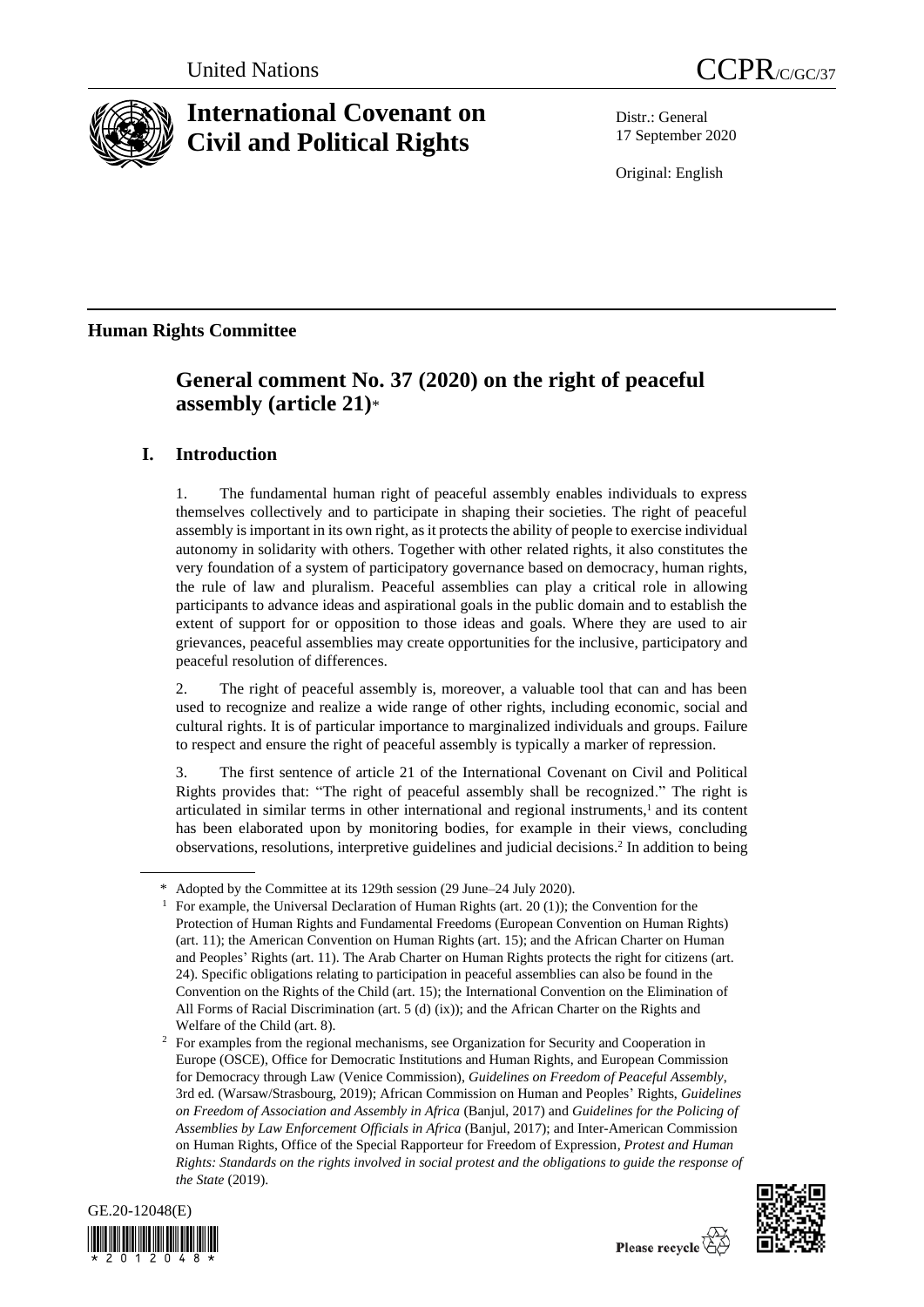bound by international law to recognize the right of peaceful assembly, the vast majority of States also recognize the right in their national constitutions.<sup>3</sup>

4. The right of peaceful assembly protects the non-violent gathering by persons for specific purposes, principally expressive ones. 4 It constitutes an individual right that is exercised collectively.<sup>5</sup> Inherent to the right is thus an associative element.

5. Everyone has the right of peaceful assembly: citizens and non-citizens alike. It may be exercised by, for example, foreign nationals,  $\delta$  migrants (documented or undocumented),<sup>7</sup> asylum seekers, refugees<sup>8</sup> and stateless persons.

6. Article 21 of the Covenant protects peaceful assemblies wherever they take place: outdoors, indoors and online; in public and private spaces; or a combination thereof. Such assemblies may take many forms, including demonstrations, protests, meetings, processions, rallies, sit-ins, candlelit vigils and flash mobs. They are protected under article 21 whether they are stationary, such as pickets, or mobile, such as processions or marches.

7. In many cases, peaceful assemblies do not pursue controversial goals and cause little or no disruption. The aim might indeed be, for example, to commemorate a national day or celebrate the outcome of a sporting event. However, peaceful assemblies can sometimes be used to pursue contentious ideas or goals. Their scale or nature can cause disruption, for example of vehicular or pedestrian movement or economic activity.<sup>9</sup> These consequences, whether intended or unintended, do not call into question the protection such assemblies enjoy. To the extent that an event may create such disruptions or risks, these must be managed within the framework of the Covenant.

8. The recognition of the right of peaceful assembly imposes a corresponding obligation on States parties to respect and ensure its exercise without discrimination. <sup>10</sup> This requires States to allow such assemblies to take place without unwarranted interference and to facilitate the exercise of the right and to protect the participants. The second sentence of article 21 provides grounds for potential restrictions, but any such restrictions must be narrowly drawn. There are, in effect, limits on the restrictions that may be imposed.

9. The full protection of the right of peaceful assembly is possible only when other, often overlapping, rights are also protected, notably freedom of expression, freedom of association and political participation. <sup>11</sup> Protection of the right of peaceful assembly is often also dependent on the realization of a broader range of civil and political rights, and economic, social and cultural rights. Where individuals' conduct places them outside the scope of the protection of article 21, for example because they are behaving violently, they retain their other rights under the Covenant, subject to the applicable limitations and restrictions.

10. The way in which assemblies are conducted and their context changes over time. This may in turn affect how they are approached by the authorities. For example, given that emerging communications technologies offer the opportunity to assemble either wholly or partly online and often play an integral role in organizing, participating in and monitoring physical gatherings, interference with such communications can impede assemblies. While surveillance technologies can be used to detect threats of violence and thus to protect the public, they can also infringe on the right to privacy and other rights of participants and

<sup>&</sup>lt;sup>3</sup> A total of 184 of the 193 States Members of the United Nations recognize the right to peaceful assembly in their constitutions. See www.rightofassembly.info.

<sup>4</sup> *Kivenmaa v. Finland* (CCPR/C/50/D/412/1990), para. 7.6; *Sekerko v. Belarus* (CCPR/C/109/D/1851/2008), para. 9.3; and *Poplavny and Sudalenko v. Belarus* (CCPR/C/118/D/2139/2012), para. 8.5.

<sup>5</sup> General comment No. 31 (2004) on the nature of the general legal obligation imposed on States parties to the Covenant, para. 9.

<sup>6</sup> General comment No. 15 (1986) on the position of aliens under the Covenant, paras. 1–2; and CCPR/C/KWT/CO/3, para. 42.

<sup>7</sup> CCPR/C/DOM/CO/6, para. 32.

<sup>8</sup> CCPR/C/NPL/CO/2, para. 14.

<sup>9</sup> CCPR/C/KOR/Q/4, para. 26.

<sup>10</sup> International Covenant on Civil and Political Rights, art. 2 (1).

<sup>11</sup> A/HRC/39/28, para. 14.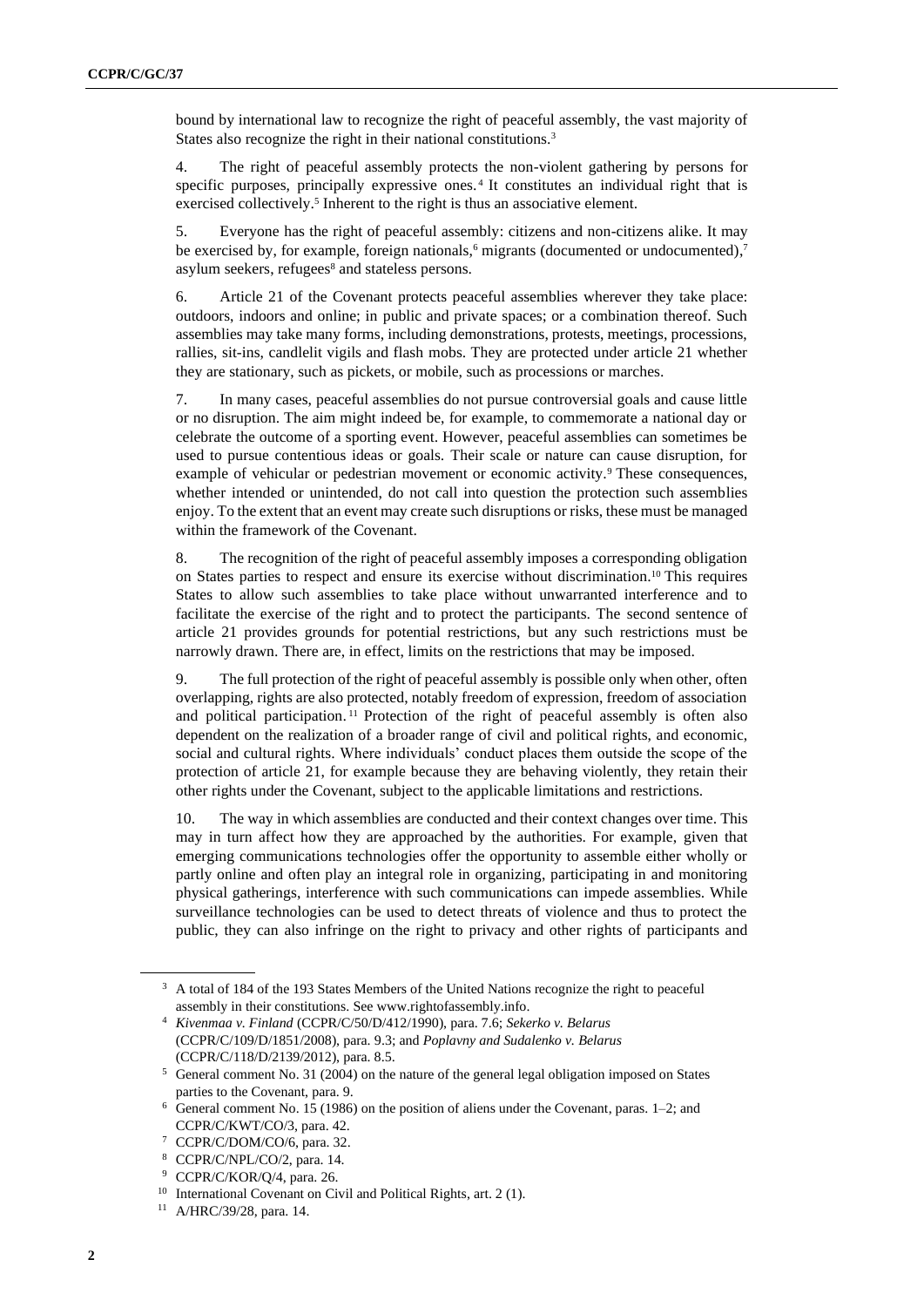bystanders and have a chilling effect. Moreover, there is increased private ownership and other forms of control of publicly accessible spaces and communication platforms. Considerations such as these need to inform a contemporary understanding of the legal framework that article 21 requires.

#### **II. Scope of the right of peaceful assembly**

11. Establishing whether or not someone's participation in an assembly is protected under article 21 entails a two-stage process. It must first be established whether or not the conduct of the person in question falls within the scope of the protection offered by the right, in that it amounts to participation in a "peaceful assembly" (as described in the present section). If so, the State must respect and ensure the rights of the participants (as described in section III below). Second, it must be established whether or not any restrictions applied to the exercise of the right are legitimate in that context (as described in section IV below).

12. Participating in an "assembly" entails organizing or taking part in a gathering of persons for a purpose such as expressing oneself, conveying a position on a particular issue or exchanging ideas. The gathering can also be intended to assert or affirm group solidarity or identity. Assemblies may, in addition to having such aims, serve other goals, such as an entertainment, cultural, religious or commercial objective, and still be protected under article 21.

13. While the notion of an assembly implies that there will be more than one participant in the gathering,<sup>12</sup> a single protester enjoys comparable protections under the Covenant, for example under article 19. Although the exercise of the right of peaceful assembly is normally understood to pertain to the physical gathering of persons, article 21 protection also extends to remote participation in, and organization of, assemblies, for example online.<sup>13</sup>

14. Peaceful assemblies are often organized in advance, allowing time for the organizers to notify the authorities to make the necessary preparations. However, spontaneous assemblies, which are typically direct responses to current events, whether coordinated or not, are equally protected under article 21. Counterdemonstrations occur when one assembly takes place to express opposition to another. Both assemblies can fall within the scope of the protection of article 21.

15. A "peaceful" assembly stands in contradistinction to one characterized by widespread and serious violence. The terms "peaceful" and "non-violent" are thus used interchangeably in this context. The right of peaceful assembly may, by definition, not be exercised using violence. "Violence" in the context of article 21 typically entails the use by participants of physical force against others that is likely to result in injury or death, or serious damage to property.<sup>14</sup> Mere pushing and shoving or disruption of vehicular or pedestrian movement or daily activities do not amount to "violence".

16. If the conduct of participants in an assembly is peaceful, the fact that certain domestic legal requirements pertaining to an assembly have not been met by its organizers or participants does not, on its own, place the participants outside the scope of the protection of article 21.<sup>15</sup> Collective civil disobedience or direct action campaigns can be covered by article 21, provided that they are non-violent.<sup>16</sup>

17. There is not always a clear dividing line between assemblies that are peaceful and those that are not, but there is a presumption in favour of considering assemblies to be peaceful.<sup>17</sup> Moreover, isolated acts of violence by some participants should not be attributed

<sup>12</sup> *Coleman v. Australia* (CCPR/C/87/D/1157/2003), para. 6.4.

<sup>13</sup> See A/HRC/41/41.

<sup>14</sup> OSCE and Venice Commission, *Guidelines on Freedom of Peaceful Assembly*, para. 51.

<sup>15</sup> European Court of Human Rights, *Frumkin v. Russia* (application No. 74568/12), judgment of 5

January 2016, para. 97. <sup>16</sup> CCPR/C/CHN-MAC/CO/1, para. 16.

<sup>17</sup> A/HRC/31/66, para. 18.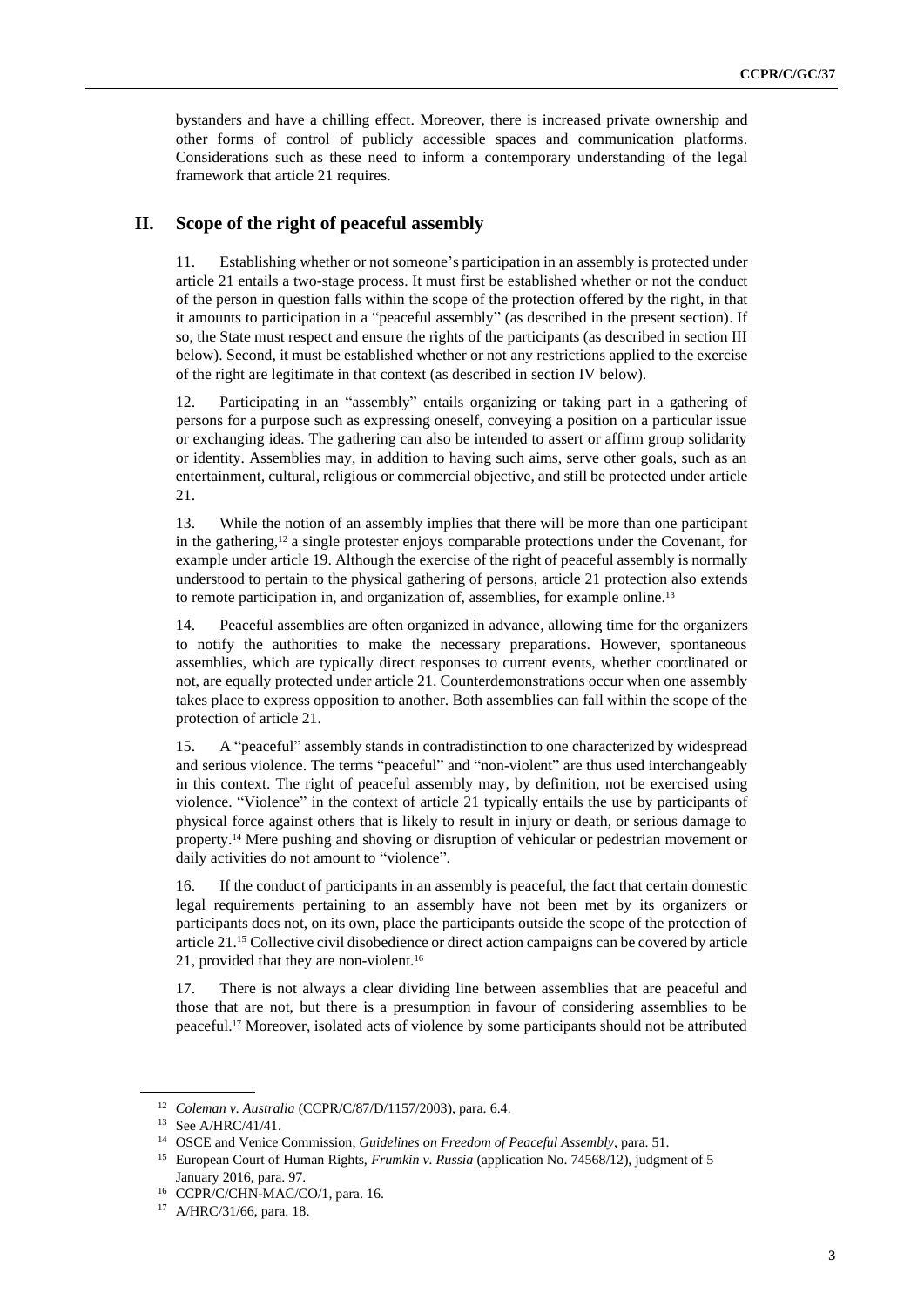to others, to the organizers or to the assembly as such.<sup>18</sup> Thus, some participants in an assembly may be covered by article 21, while others in the same assembly are not.

18. The question of whether or not an assembly is peaceful must be answered with reference to violence that originates from the participants. Violence against participants in a peaceful assembly by the authorities, or by agents provocateurs acting on their behalf, does not render the assembly non-peaceful. The same applies to violence by members of the public aimed at the assembly, or by participants in counterdemonstrations.

19. The conduct of specific participants in an assembly may be deemed violent if authorities can present credible evidence that, before or during the event, those participants are inciting others to use violence, and such actions are likely to cause violence; that the participants have violent intentions and plan to act on them; or that violence on their part is imminent.<sup>19</sup> Isolated instances of such conduct will not suffice to taint an entire assembly as non-peaceful, but where it is manifestly widespread within the assembly, participation in the gathering as such is no longer protected under article 21.

20. The carrying by participants of objects that are or could be viewed as weapons or of protective equipment such as gas masks or helmets is not necessarily sufficient to deem those participants' conduct violent. That has to be determined on a case-by-case basis, dependent on, among other considerations, domestic regulation on the carrying of weapons (especially firearms), local cultural practices, whether there is evidence of violent intent, and the risk of violence presented by the presence of such objects.

#### **III. Obligation of States parties regarding the right of peaceful assembly**

21. The Covenant imposes the obligation on States parties "to respect and to ensure" all the rights in the Covenant (art. 2 (1)); to take legal and other measures to achieve this purpose (art. 2 (2)); and to pursue accountability, and provide effective remedies for violations of Covenant rights (art.  $2(3)$ ).<sup>20</sup> The obligation of States parties regarding the right of peaceful assembly thus comprises these various elements, although the right may in some cases be restricted according to the criteria listed in article 21.

22. States must leave it to the participants to determine freely the purpose or any expressive content of an assembly. The approach of the authorities to peaceful assemblies and any restrictions imposed must thus in principle be content neutral, $2<sup>1</sup>$  and must not be based on the identity of the participants or their relationship with the authorities. Moreover, while the time, place and manner of assemblies may under some circumstances be the subject of legitimate restrictions under article 21, given the typically expressive nature of assemblies, participants must as far as possible be enabled to conduct assemblies within sight and sound of their target audience.<sup>22</sup>

23. The obligation to respect and ensure peaceful assemblies imposes negative and positive duties on States before, during and after assemblies. The negative duty entails that there be no unwarranted interference with peaceful assemblies. States are obliged, for example, not to prohibit, restrict, block, disperse or disrupt peaceful assemblies without compelling justification, nor to sanction participants or organizers without legitimate cause.

<sup>18</sup> Inter-American Court of Human Rights, *Women Victims of Sexual Torture in Atenco v. Mexico*, judgment of 28 November 2018, series C, No. 371, para. 175; and European Court of Human Rights, *Frumkin v. Russia*, para. 99.

<sup>&</sup>lt;sup>19</sup> Rabat Plan of Action on the prohibition of advocacy of national, racial or religious hatred that constitutes incitement to discrimination, hostility or violence (A/HRC/22/17/Add.4, appendix), para. 29 (f).

<sup>20</sup> See also general comment No. 31.

<sup>21</sup> *Alekseev v. Russian Federation* (CCPR/C/109/D/1873/2009), para. 9.6. See also *Amelkovich v. Belarus* (CCPR/C/125/D/2720/2016), para. 6.6; and CCPR/C/GNQ/CO/1, paras. 54–55.

<sup>22</sup> *Strizhak v. Belarus* (CCPR/C/124/D/2260/2013), para. 6.5.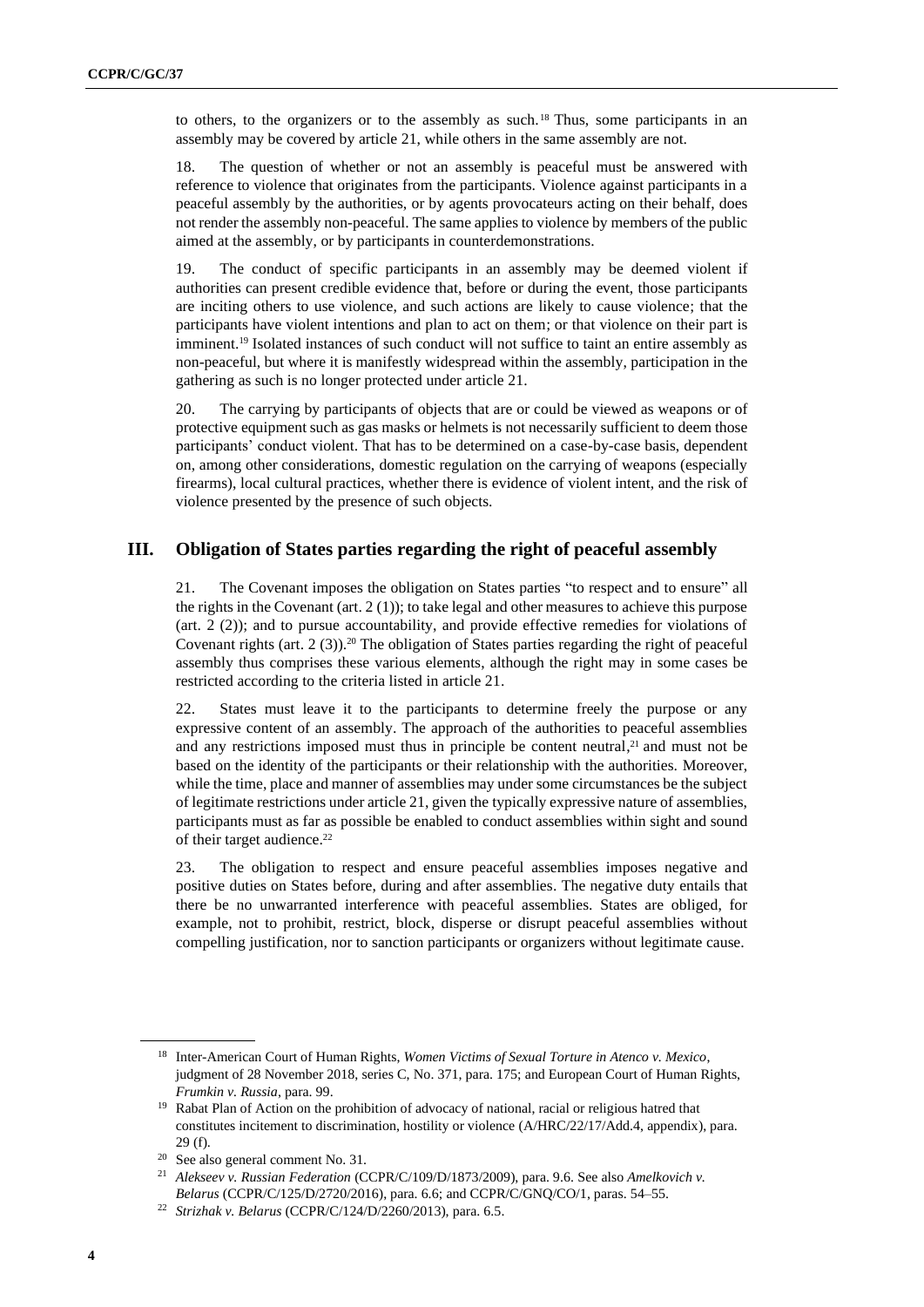24. Moreover, States parties have certain positive duties to facilitate peaceful assemblies and to make it possible for participants to achieve their objectives. <sup>23</sup> States must thus promote an enabling environment for the exercise of the right of peaceful assembly without discrimination, and put in place a legal and institutional framework within which the right can be exercised effectively. Specific measures may sometimes be required on the part of the authorities. For example, they may need to block off streets, redirect traffic or provide security. Where needed, States must also protect participants against possible abuse by non-State actors, such as interference or violence by other members of the public,  $24$ counterdemonstrators and private security providers.

25. States must ensure that laws and their interpretation and application do not result in discrimination in the enjoyment of the right of peaceful assembly, for example on the basis of race, colour, ethnicity, age, sex, language, property, religion or belief, political or other opinion, national or social origin, birth, minority, indigenous or other status, disability, sexual orientation or gender identity, or other status. <sup>25</sup> Particular efforts must be made to ensure the equal and effective facilitation and protection of the right of peaceful assembly of individuals who are members of groups that are or have been subjected to discrimination, or that may face particular challenges in participating in assemblies. <sup>26</sup> Moreover, States have a duty to protect participants from all forms of discriminatory abuse and attacks.<sup>27</sup>

26. The right of peaceful assembly does not exempt participants from challenges by other members of society. States must respect and ensure counterdemonstrations as assemblies in their own right, while preventing undue disruption of the assemblies to which they are opposed.<sup>28</sup> States must in principle take a content-neutral approach to counterdemonstrations, which must be allowed to take place, as far as possible, within sight and sound of the assemblies against which they are directed.

27. The possibility that a peaceful assembly may provoke adverse or even violent reactions from some members of the public is not sufficient grounds to prohibit or restrict the assembly. <sup>29</sup> States are obliged to take all reasonable measures that do not impose disproportionate burdens upon them to protect all participants and to allow such assemblies to take place in an uninterrupted manner (see also para. 52 below).

28. A functioning and transparent legal and decision-making system lies at the core of the duty to respect and ensure peaceful assemblies. Domestic law must recognize the right of peaceful assembly, clearly set out the duties and responsibilities of all public officials involved, be aligned with the relevant international standards and be publicly accessible. States must ensure public awareness about the law and relevant regulations, including any procedures to be followed by those wishing to exercise the right, who the responsible authorities are, the rules applicable to those officials, and the remedies available for alleged violations of rights.

29. States parties must ensure independent and transparent oversight of all bodies involved with peaceful assemblies, including through timely access to effective remedies, including judicial remedies, or to national human rights institutions, with a view to upholding the right before, during and after an assembly.

<sup>23</sup> Since issuing its Views in *Turchenyak et al. v. Belarus* (CCPR/C/108/D/1948/2010 and Corr.1), the Committee has often repeated that steps taken by States in response to an assembly "should be guided by the objective to facilitate the right" (para. 7.4). See also CCPR/C/BEN/CO/2, para. 33, A/HRC/20/27, para. 33, and Human Rights Council resolution 38/11.

<sup>24</sup> *Alekseev v. Russian Federation*, para. 9.6.

<sup>25</sup> CCPR/C/GEO/CO/4, para. 8; CCPR/C/MNG/CO/6, paras. 11–12; CCPR/C/RUS/CO/7, para. 10; and CCPR/C/PRY/CO/3, para. 9. See also CRC/C/KEN/CO/3-5, paras. 27–28; and United Nations Declaration on the Rights of Indigenous Peoples, art. 2.

<sup>26</sup> A/HRC/31/66, para. 16.

<sup>27</sup> CCPR/C/CHL/CO/6, para. 19. See also *Fedotova v. Russian Federation* (CCPR/C/106/D/1932/2010), para. 10.4.

<sup>28</sup> European Court of Human Rights, *Plattform "Ärzte für das Leben" v. Austria* (application No. 10126/82), judgment of 21 June 1988, para. 32.

<sup>29</sup> African Commission on Human and Peoples' Rights, *Guidelines on Freedom of Association and Assembly in Africa*, para. 70 (a).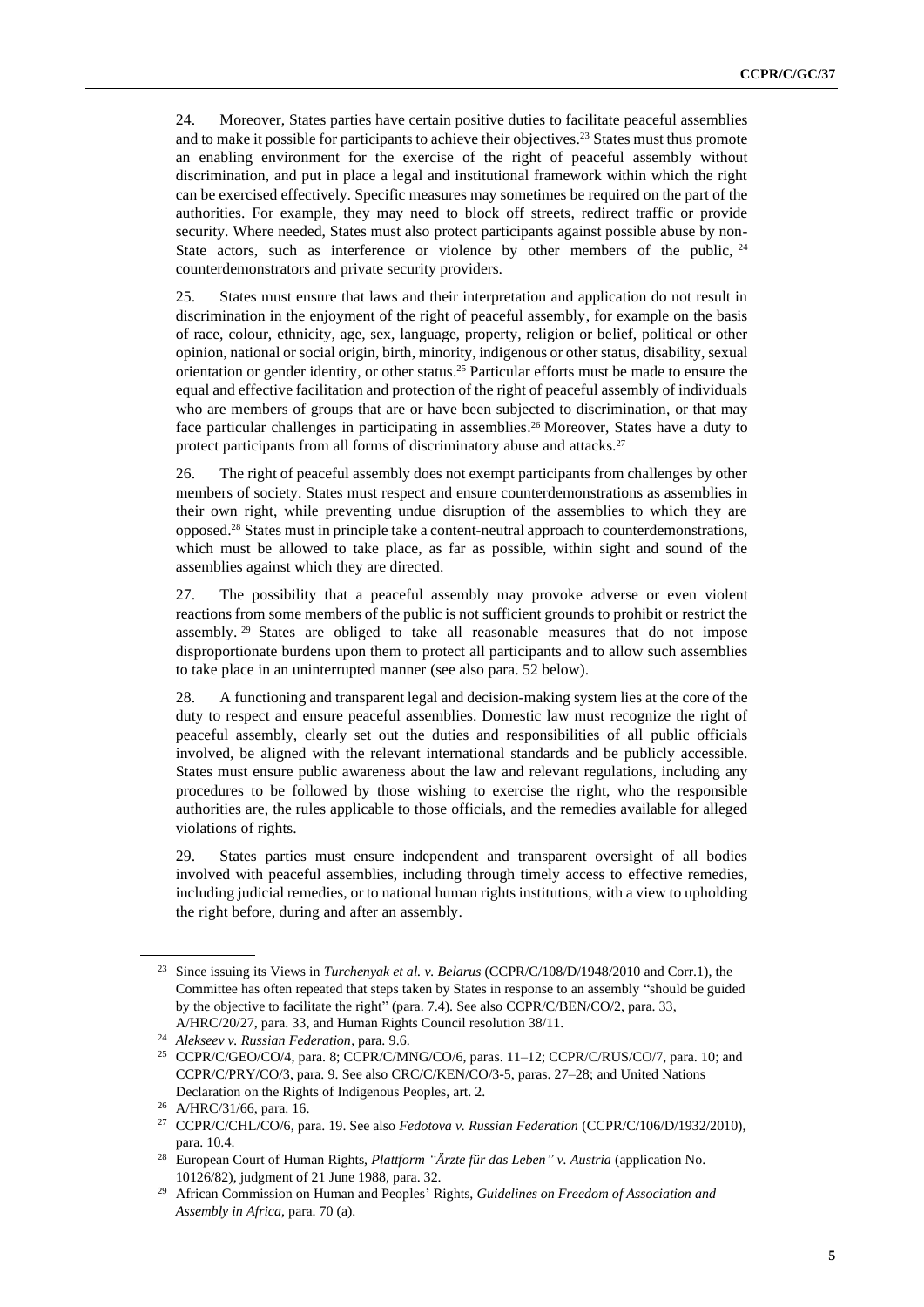30. The role of journalists, human rights defenders, election monitors and others involved in monitoring or reporting on assemblies is of particular importance for the full enjoyment of the right of peaceful assembly. Those persons are entitled to protection under the Covenant.<sup>30</sup> They may not be prohibited from, or unduly limited in, exercising these functions, including with respect to monitoring the actions of law enforcement officials. They must not face reprisals or other harassment, and their equipment must not be confiscated or damaged.<sup>31</sup> Even if an assembly is declared unlawful or is dispersed, that does not terminate the right to monitor. It is a good practice for independent national human rights institutions and nongovernmental organizations to monitor assemblies.

31. States parties hold the primary responsibility for the realization of the right of peaceful assembly. However, business enterprises have a responsibility to respect human rights, including the right of peaceful assembly of, for example, communities affected by their activities and of their employees. <sup>32</sup> Private entities and broader society may be expected to accept some level of disruption as a result of the exercise of the right.

32. Given that peaceful assemblies often have expressive functions, and that political speech enjoys particular protection as a form of expression, it follows that assemblies with a political message should enjoy a heightened level of accommodation and protection.<sup>33</sup>

33. Article 21 and its related rights do not only protect participants while and where an assembly is ongoing. Associated activities conducted by an individual or by a group, outside the immediate context of the gathering but which are integral to making the exercise meaningful, are also covered. The obligations of States parties thus extend to actions such as participants' or organizers' mobilization of resources; planning; dissemination of information about an upcoming event;<sup>34</sup> preparation for and travelling to the event;<sup>35</sup> communication between participants leading up to and during the assembly; broadcasting of or from the assembly; and leaving the assembly afterwards. These activities may, like participation in the assembly itself, be subject to restrictions, but these must be narrowly drawn. Moreover, no one should be harassed or face other reprisals as a result of their presence at or affiliation with a peaceful assembly.

34. Many associated activities happen online or otherwise rely upon digital services. Such activities are also protected under article 21. States parties must not, for example, block or hinder Internet connectivity in relation to peaceful assemblies.<sup>36</sup> The same applies to geotargeted or technology-specific interference with connectivity or access to content. States should ensure that the activities of Internet service providers and intermediaries do not unduly restrict assemblies or the privacy of assembly participants. Any restrictions on the operation of information dissemination systems must conform with the tests for restrictions on freedom of expression.<sup>37</sup>

35. While all organs of State carry the obligation to respect and ensure the right of peaceful assembly, decisions on assemblies are often taken at the local level. States must therefore ensure adequate training and resources for officials involved in these decisions at all levels of government.

<sup>30</sup> *Zhagiparov v. Kazakhstan* (CCPR/C/124/D/2441/2014), paras. 13.2–13.5. See also the Declaration on the Right and Responsibility of Individuals, Groups and Organs of Society to Promote and Protect Universally Recognized Human Rights and Fundamental Freedoms.

<sup>31</sup> CCPR/C/MRT/CO/1, para. 22. See also General Assembly resolution 66/164.

<sup>&</sup>lt;sup>32</sup> Guiding Principles on Business and Human Rights: Implementing the United Nations "Protect, Respect and Remedy" Framework.

<sup>33</sup> General comment No. 34 (2011) on the freedoms of opinion and expression, paras. 34, 37–38 and 42– 43. See also CCPR/C/LAO/CO/1, para. 33.

<sup>34</sup> *Tulzhenkova v. Belarus* (CCPR/C/103/D/1838/2008), para. 9.3.

<sup>35</sup> *Evrezov et al. v. Belarus* (CCPR/C/112/D/1999/2010 and Corr.1), para. 8.5.

<sup>36</sup> CCPR/C/CMR/CO/5, para. 41.

<sup>37</sup> General comment No. 34, para. 34.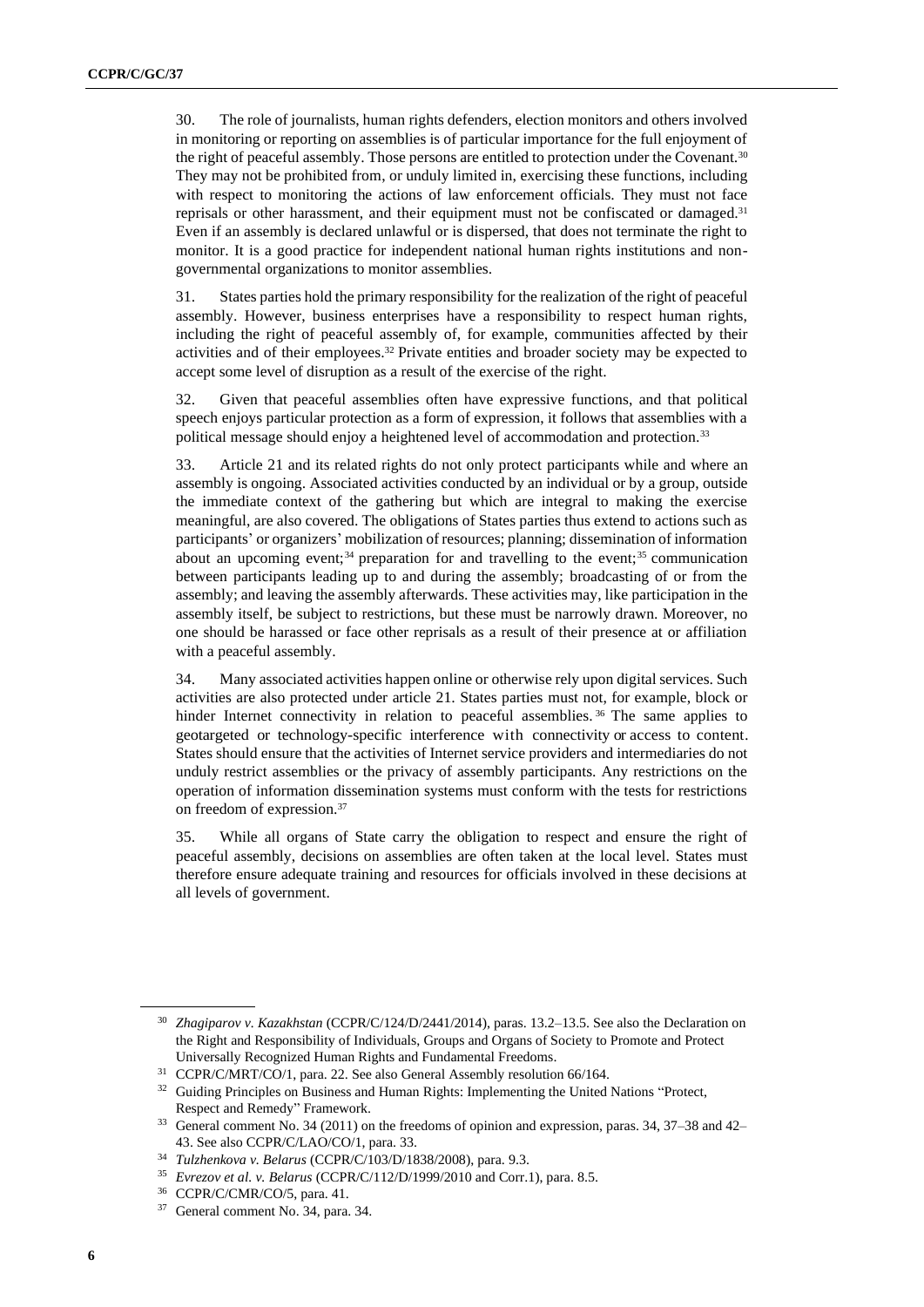#### **IV. Restrictions on the right of peaceful assembly**

36. While the right of peaceful assembly may in certain cases be limited, the onus is on the authorities to justify any restrictions. <sup>38</sup> Authorities must be able to show that any restrictions meet the requirement of legality, and are also both necessary for and proportionate to at least one of the permissible grounds for restrictions enumerated in article 21, as discussed below. Where this onus is not met, article 21 is violated.<sup>39</sup> The imposition of any restrictions should be guided by the objective of facilitating the right, rather than seeking unnecessary and disproportionate limitations on it.<sup>40</sup> Restrictions must not be discriminatory, impair the essence of the right, or be aimed at discouraging participation in assemblies or causing a chilling effect.

37. The prohibition of a specific assembly can be considered only as a measure of last resort. Where the imposition of restrictions on an assembly is deemed necessary, the authorities should first seek to apply the least intrusive measures. States should also consider allowing an assembly to take place and deciding afterwards whether measures should be taken regarding possible transgressions during the event, rather than imposing prior restraints in an attempt to eliminate all risks.<sup>41</sup>

38. Any restrictions on participation in peaceful assemblies should be based on a differentiated or individualized assessment of the conduct of the participants and the assembly concerned. Blanket restrictions on peaceful assemblies are presumptively disproportionate.

39. The second sentence of article 21 provides that no restrictions may be placed on the exercise of the right of peaceful assembly other than those imposed in conformity with the law. This poses the formal requirement of legality, akin to the requirement that limitations must be "provided by law" in other articles of the Covenant. Restrictions must thus be imposed through law or administrative decisions based on law. The laws in question must be sufficiently precise to allow members of society to decide how to regulate their conduct and may not confer unfettered or sweeping discretion on those charged with their enforcement.<sup>42</sup>

40. Article 21 provides that any restrictions must be "necessary in a democratic society". Restrictions must therefore be necessary and proportionate in the context of a society based on democracy, the rule of law, political pluralism and human rights, as opposed to being merely reasonable or expedient. <sup>43</sup> Such restrictions must be appropriate responses to a pressing social need, relating to one of the permissible grounds listed in article 21. They must also be the least intrusive among the measures that might serve the relevant protective function. <sup>44</sup> Moreover, they must be proportionate, which requires a value assessment, weighing the nature and detrimental impact of the interference on the exercise of the right against the resultant benefit to one of the grounds for interfering.<sup>45</sup> If the detriment outweighs the benefit, the restriction is disproportionate and thus not permissible.

41. The last part of the second sentence of article 21 sets out the legitimate grounds on which the right of peaceful assembly may be restricted. This is an exhaustive list, consisting of the following grounds: the interests of national security; public safety; public order (*ordre public*); the protection of public health or morals; or the protection of the rights and freedoms of others.

42. The "interests of national security" may serve as a ground for restrictions if such restrictions are necessary to preserve the State's capacity to protect the existence of the nation,

<sup>38</sup> *Gryb v. Belarus* (CCPR/C/103/D/1316/2004), para. 13.4.

<sup>39</sup> *Chebotareva v. Russian Federation* (CCPR/C/104/D/1866/2009), para. 9.3.

<sup>40</sup> *Turchenyak et al. v. Belarus*, para. 7.4.

<sup>41</sup> OSCE and Venice Commission, *Guidelines on Freedom of Peaceful Assembly*, paras. 132 and 220– 222.

<sup>42</sup> *Nepomnyashchiy v. Russian Federation* (CCPR/C/123/D/2318/2013), para. 7.7; and general comment No. 34, para. 25.

<sup>43</sup> General comment No. 34, para. 34.

<sup>44</sup> *Toregozhina v. Kazakhstan* (CCPR/C/112/D/2137/2012), para. 7.4.

<sup>45</sup> Ibid., paras. 7.4 and 7.6. See also OSCE and Venice Commission, *Guidelines on Freedom of Peaceful Assembly*, para. 131.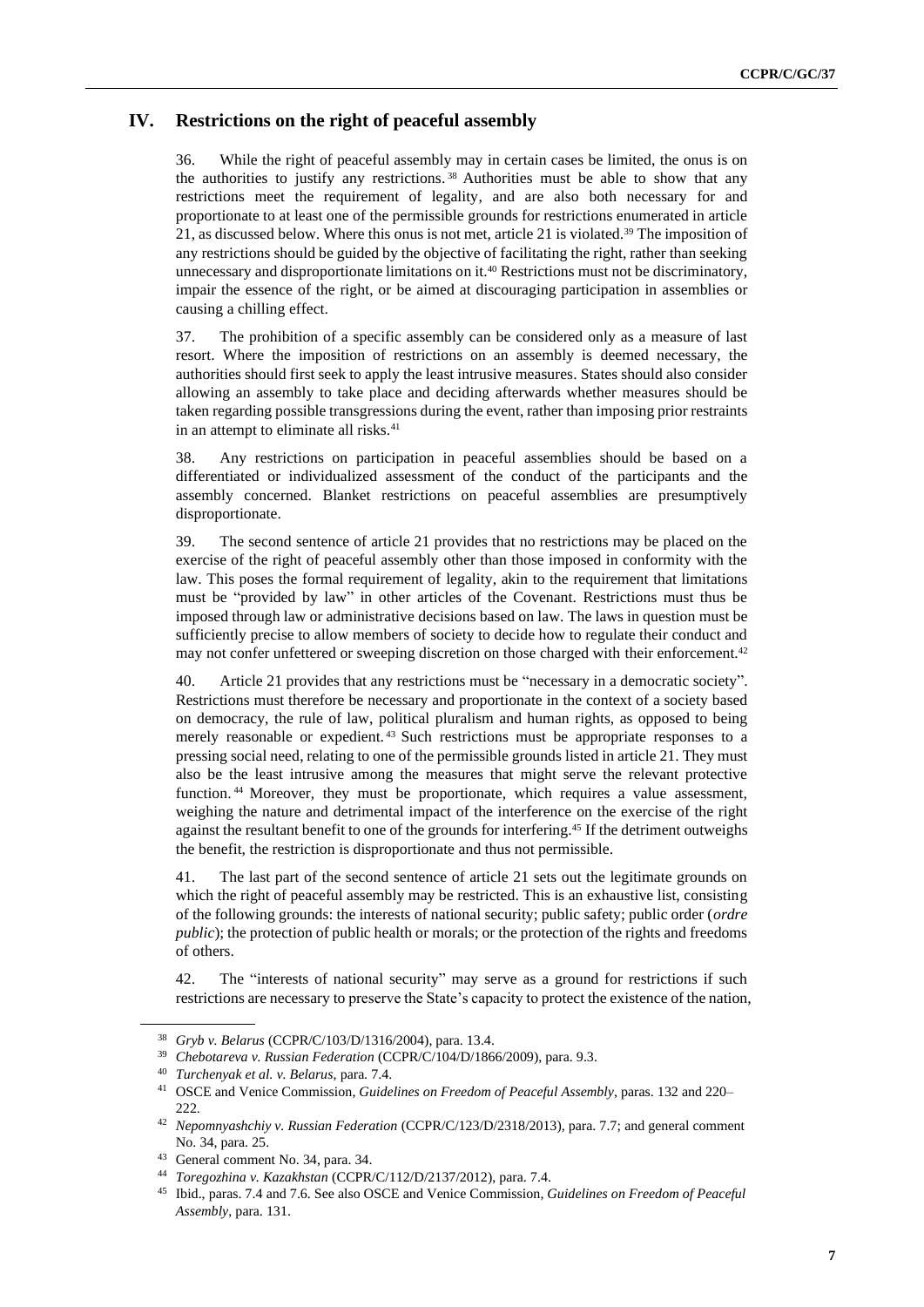its territorial integrity or political independence against a credible threat or use of force.<sup>46</sup> This threshold will only exceptionally be met by assemblies that are "peaceful". Moreover, where the very reason that national security has deteriorated is the suppression of human rights, this cannot be used to justify further restrictions, including on the right of peaceful assembly.<sup>47</sup>

43. For the protection of "public safety" to be invoked as a ground for restrictions on the right of peaceful assembly,<sup>48</sup> it must be established that the assembly creates a real and significant risk to the safety of persons (to life or security of person) or a similar risk of serious damage to property.<sup>49</sup>

44. "Public order" refers to the sum of the rules that ensure the proper functioning of society, or the set of fundamental principles on which society is founded, which also entails respect for human rights, including the right of peaceful assembly.<sup>50</sup> States parties should not rely on a vague definition of "public order" to justify overbroad restrictions on the right of peaceful assembly.<sup>51</sup> Peaceful assemblies can in some cases be inherently or deliberately disruptive and require a significant degree of toleration. "Public order" and "law and order" are not synonyms, and the prohibition of "public disorder" in domestic law should not be used unduly to restrict peaceful assemblies.

45. The protection of "public health" may exceptionally permit restrictions to be imposed, for example where there is an outbreak of an infectious disease and gatherings are dangerous. This may in extreme cases also be applicable where the sanitary situation during an assembly presents a substantial health risk to the general public or to the participants themselves.<sup>52</sup>

46. Restrictions on peaceful assemblies should only exceptionally be imposed for the protection of "morals". If used at all, this ground should not be used to protect understandings of morality deriving exclusively from a single social, philosophical or religious tradition, 53 and any such restrictions must be understood in the light of the universality of human rights, pluralism and the principle of non-discrimination. <sup>54</sup> Restrictions based on this ground may not, for instance, be imposed because of opposition to expressions of sexual orientation or gender identity. 55

47. Restrictions imposed for the protection of "the rights and freedoms of others" may relate to the protections under the Covenant or other human rights of people not participating in the assembly. At the same time, assemblies are a legitimate use of public and other spaces, and since they may entail by their very nature a certain level of disruption to ordinary life, such disruptions must be accommodated, unless they impose a disproportionate burden, in which case the authorities must be able to provide detailed justification for any restrictions.<sup>56</sup>

48. In addition to the general framework for restrictions provided for in article 21, as discussed above, additional considerations are relevant to restrictions on the right of peaceful assembly. Central to the realization of the right is the requirement that any restrictions, in principle, be content neutral, and thus not be related to the message conveyed by the assembly. <sup>57</sup> A contrary approach defeats the very purpose of peaceful assemblies as a

<sup>46</sup> Siracusa Principles on the Limitation and Derogation of Provisions in the International Covenant on Civil and Political Rights (E/CN.4/1985/4, annex), para. 29.

<sup>47</sup> Ibid., para. 32.

<sup>48</sup> CCPR/C/MKD/CO/3, para. 19; and *Alekseev v. Russian Federation*, para. 9.5.

<sup>&</sup>lt;sup>49</sup> Siracusa Principles on the Limitation and Derogation of Provisions in the International Covenant on Civil and Political Rights, para. 33.

<sup>50</sup> Ibid., para. 22.

<sup>51</sup> CCPR/C/KAZ/CO/1, para. 26; and CCPR/C/DZA/CO/4, paras. 45–46.

<sup>52</sup> European Court of Human Rights, *Cisse v. France* (application No. 51346/99), judgment of 9 April 2002.

<sup>53</sup> General comment No. 22 (1993) on the right to freedom of thought, conscience and religion, para. 8.

<sup>54</sup> General comment No. 34, para. 32.

<sup>55</sup> *Fedotova v. Russian Federation*, paras. 10.5–10.6; and *Alekseev v. Russian Federation*, para. 9.6.

<sup>56</sup> *Stambrovsky v. Belarus* (CCPR/C/112/D/1987/2010), para. 7.6; and *Pugach v. Belarus* (CCPR/C/114/D/1984/2010), para. 7.8.

<sup>57</sup> *Alekseev v. Russian Federation*, para. 9.6.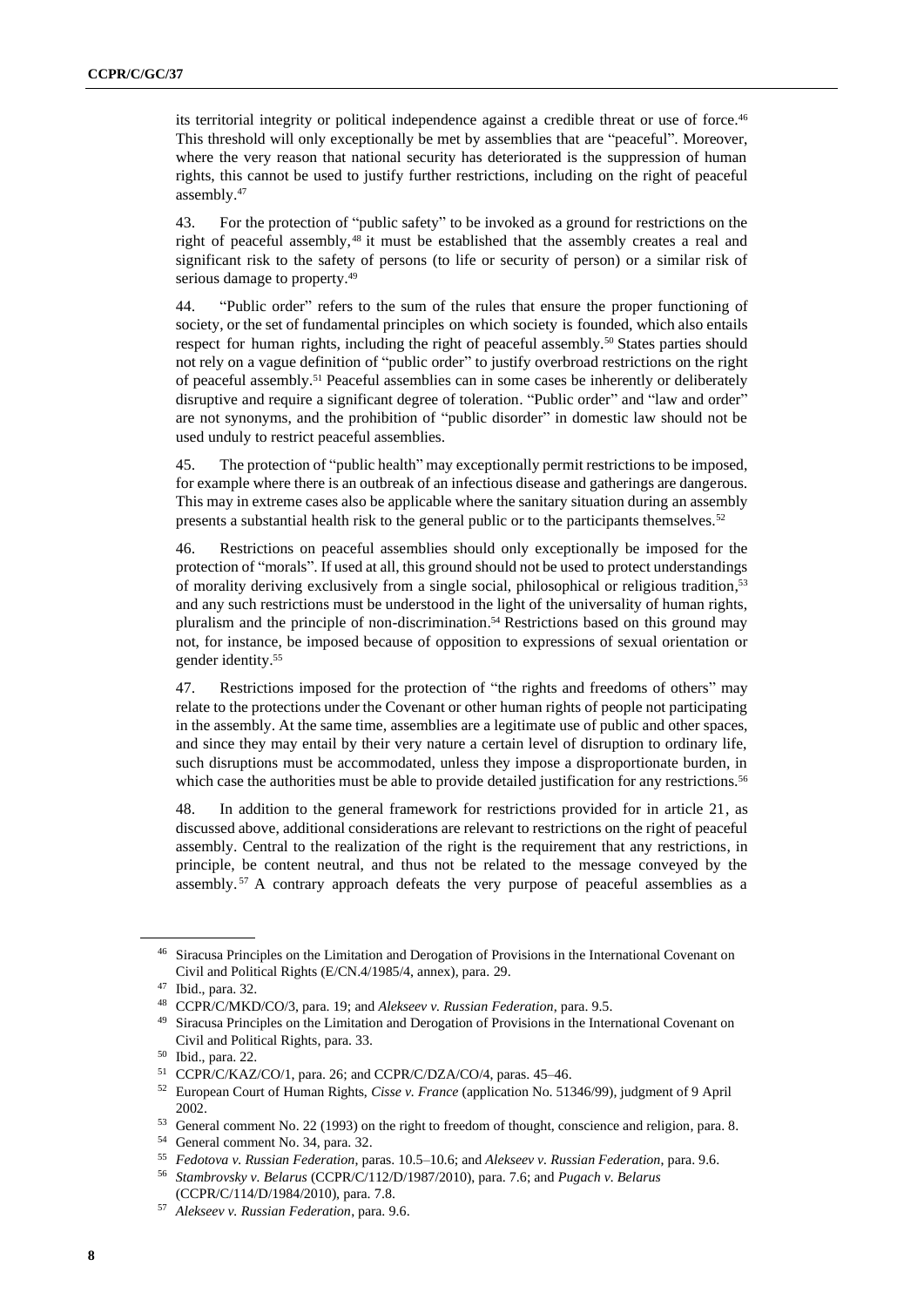potential tool of political and social participation that allows people to advance ideas and establish the extent of the support that they enjoy.

49. The rules applicable to freedom of expression should be followed when dealing with any expressive elements of assemblies. Restrictions on peaceful assemblies must thus not be used, explicitly or implicitly, to stifle expression of political opposition to a government,<sup>58</sup> challenges to authority, including calls for democratic changes of government, the constitution or the political system, or the pursuit of self-determination. They should not be used to prohibit insults to the honour and reputation of officials or State organs.<sup>59</sup>

50. In accordance with article 20 of the Covenant, peaceful assemblies may not be used for propaganda for war (art. 20 (1)), or for advocacy of national, racial or religious hatred that constitutes incitement to discrimination, hostility or violence (art. 20  $(2)$ ). As far as possible, action should be taken in such cases against the individual perpetrators, rather than against the assembly as a whole. Participation in assemblies whose dominant message falls within the scope of article 20 must be addressed in conformity with the requirements for restrictions set out in articles 19 and 21. 60

51. Generally, the use of flags, uniforms, signs and banners is to be regarded as a legitimate form of expression that should not be restricted, even if such symbols are reminders of a painful past. In exceptional cases, where such symbols are directly and predominantly associated with incitement to discrimination, hostility or violence, appropriate restrictions should apply. 61

52. The fact that an assembly provokes or may provoke a hostile reaction from members of the public against participants, as a general rule, does not justify restriction; the assembly must be allowed to go ahead, and its participants must be protected (see para. 18 above). However, in the exceptional case where the State is manifestly unable to protect the participants from a severe threat to their safety, restrictions on participation in the assembly may be imposed. Any such restrictions must be able to withstand strict scrutiny. An unspecified risk of violence, or the mere possibility that the authorities will not have the capacity to prevent or neutralize the violence emanating from those opposed to the assembly, is not enough; the State must be able to show, based on a concrete risk assessment, that it would not be able to contain the situation, even if significant law enforcement capability were to be deployed. <sup>62</sup> Less intrusive restrictions, such as postponement or relocation of the assembly, must be considered before resort to prohibition.

53. The regulation of the time, place and manner of assemblies is generally content neutral, and while there is some scope for restrictions that regulate these elements, the onus remains on the authorities to justify any such restriction on a case-by-case basis.<sup>63</sup> Any such restrictions should still, as far as possible, allow participants to assemble within sight and sound of their target audience, or at whatever site is otherwise important to their purpose.<sup>64</sup>

54. Concerning restrictions on the time of assemblies, participants must have sufficient opportunity to manifest their views or to pursue their other purposes effectively.<sup>65</sup> Peaceful assemblies should generally be left to end by themselves. Restrictions on the precise time of day or date when assemblies can or cannot be held raise concerns about their compatibility

<sup>58</sup> CCPR/C/MDG/CO/4, para. 51.

<sup>59</sup> CCPR/C/79/Add. 86, para. 18; and general comment No. 34, para. 38.

<sup>60</sup> General comment No. 34, paras. 50–52; International Convention on the Elimination of All Forms of Racial Discrimination, art. 4; and Committee on the Elimination of Racial Discrimination, general recommendation No. 35 (2013) on combating racist hate speech. See also the Rabat Plan of Action, para. 29, and the Beirut Declaration on Faith for Rights (A/HRC/40/58, annexes I and II).

<sup>61</sup> OSCE and Venice Commission, *Guidelines on Freedom of Peaceful Assembly*, para. 152. See also European Court of Human Rights, *Fáber v. Hungary* (application No. 40721/08), judgment of 24 October 2012, paras. 56–58.

<sup>62</sup> *Alekseev v. Russian Federation*, para. 9.6.

<sup>63</sup> OSCE and Venice Commission, *Guidelines on Freedom of Peaceful Assembly*, para. 132.

<sup>64</sup> *Turchenyak et al. v. Belarus*, para. 7.4.

<sup>65</sup> European Court of Human Rights, *Éva Molnár v. Hungary* (application No. 10346/05), judgment of 7 October 2008, para. 42.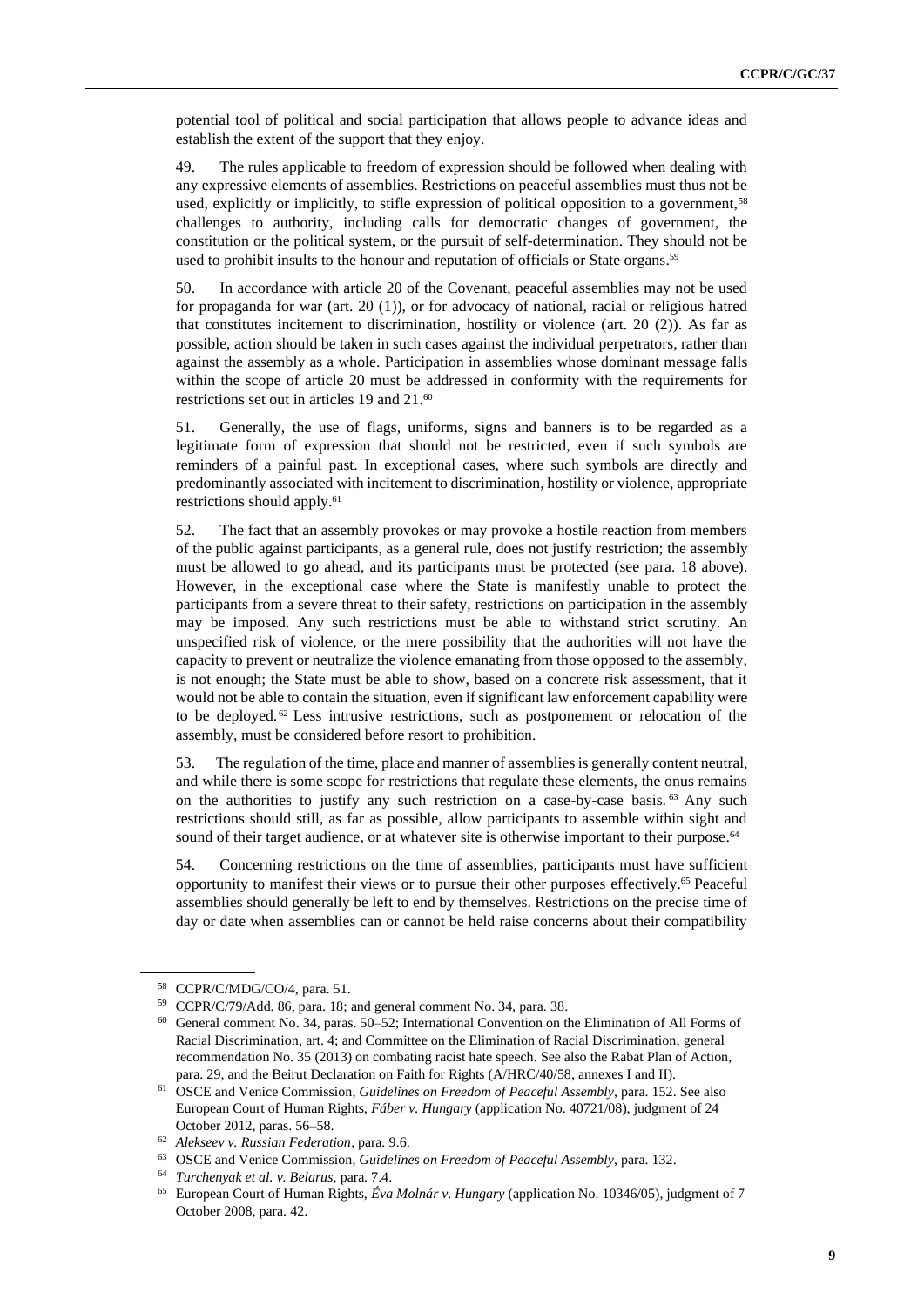with the Covenant.<sup>66</sup> Assemblies should not be limited solely because of their frequency. The timing, duration or frequency of a demonstration may, for example, play a central role in achieving its objective. However, the cumulative impact of sustained gatherings may be weighed in a proportionality assessment of a restriction. For example, certain assemblies held regularly at night in residential areas might have a significant impact on those living nearby.

55. As for restrictions on the element of place, peaceful assemblies may in principle be conducted in all spaces to which the public has access or should have access, such as public squares and streets.<sup>67</sup> While rules concerning public access to some spaces, such as buildings and parks, may also limit the right to assemble in such places, the application of such restrictions to peaceful assemblies must be justifiable in terms of article 21. Peaceful assemblies should not be relegated to remote areas where they cannot effectively capture the attention of those who are being addressed, or the general public.<sup>68</sup> As a general rule, there can be no blanket ban on all assemblies in the capital city, $69$  in all public places except one specific location within a city<sup>70</sup> or outside the city centre,<sup>71</sup> or on all the streets in a city.

56. The designation of the perimeters of places such as courts, parliaments, sites of historical significance or other official buildings as areas where assemblies may not take place should generally be avoided, inter alia, because these are public spaces. Any restrictions on assemblies in and around such places must be specifically justified and narrowly circumscribed. 72

57. While gatherings in private spaces fall within the scope of the right of peaceful assembly,<sup>73</sup> the interests of others with rights in the property must be given due weight. The extent to which restrictions may be imposed on such a gathering depends on considerations such as whether the space is routinely publicly accessible, the nature and extent of the potential interference caused by the gathering with the interests of others with rights in the property, whether those holding rights in the property approve of such use, whether the ownership of the space is contested through the gathering and whether participants have other reasonable means to achieve the purpose of the assembly, in accordance with the sight and sound principle. <sup>74</sup> Access to private property may not be denied on a discriminatory basis.

58. As far as restrictions on the manner of peaceful assemblies are concerned, participants should be left to determine whether they want to use equipment such as posters, megaphones, musical instruments or other technical means, such as projection equipment, to convey their message. Assemblies may entail the temporary erection of structures, including sound systems, to reach their audience or otherwise achieve their purpose.<sup>75</sup>

59. In general, States parties should not limit the number of participants in assemblies.<sup>76</sup> Any such restriction can be accepted only if there is a clear connection with a legitimate ground for restrictions as set out in article 21, for example where public safety considerations dictate a maximum crowd capacity for a stadium or a bridge, or where public health considerations dictate physical distancing.

60. The wearing of face coverings or other disguises by assembly participants, such as hoods or masks, or taking other steps to participate anonymously may form part of the expressive element of a peaceful assembly or serve to counter reprisals or to protect privacy, including in the context of new surveillance technologies. The anonymity of participants

<sup>66</sup> CCPR/C/KOR/CO/4, para. 52; and CCPR/C/TJK/CO/3, para. 49.

<sup>67</sup> Inter-American Commission on Human Rights, *Protest and Human Rights*, para. 72.

<sup>68</sup> CCPR/C/KAZ/CO/1, para. 26.

<sup>69</sup> CCPR/C/DZA/CO/4, para. 45.

<sup>70</sup> *Turchenyak et al. v. Belarus*, para. 7.5.

<sup>71</sup> *Sudalenko v. Belarus* (CCPR/C/113/D/1992/2010), para. 8.5.

<sup>72</sup> *Zündel v. Canada* (CCPR/C/78/D/953/2000), para. 8.5.

<sup>73</sup> *Giménez v. Paraguay* (CCPR/C/123/D/2372/2014), para. 8.3; and European Court of Human Rights, *Annenkov and others v. Russia* (application No. 31475/10), judgment of 25 July 2017, para. 122.

<sup>74</sup> European Court of Human Rights, *Appleby and others v. United Kingdom* (application No. 44306/98), judgment of 6 May 2003, para. 47.

<sup>75</sup> European Court of Human Rights, *Frumkin v. Russia*, para. 107.

<sup>76</sup> CCPR/C/THA/CO/2, para. 39.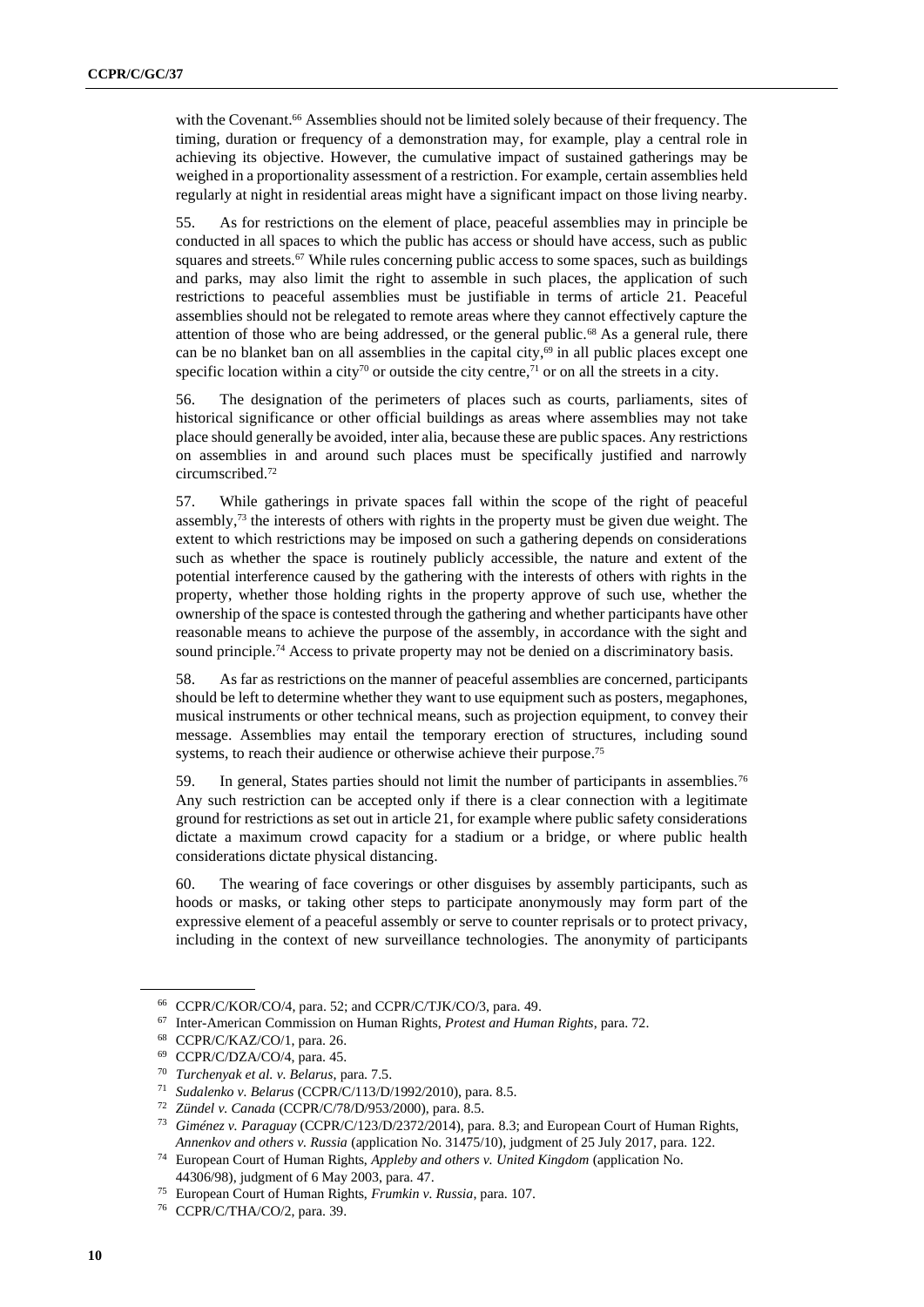should be allowed unless their conduct presents reasonable grounds for arrest, $77$  or there are other similarly compelling reasons, such as the fact that the face covering forms part of a symbol that is, exceptionally, restricted for the reasons referred to above (see para. 51). The use of disguises should not in itself be deemed to signify violent intent.

61. While the collection of relevant information and data by authorities may under certain circumstances assist the facilitation of assemblies, it must not result in suppressing rights or creating a chilling effect. Any information gathering, whether by public or private entities, including through surveillance or the interception of communications, and the way in which data are collected, shared, retained and accessed, must strictly conform to applicable international standards, including on the right to privacy, and may never be aimed at intimidating or harassing participants or would-be participants in assemblies. <sup>78</sup> Such practices should be regulated by appropriate and publicly accessible domestic legal frameworks that are compatible with international standards and subject to scrutiny by the courts.<sup>79</sup>

62. The mere fact that a particular assembly takes place in public does not mean that participants' privacy cannot be violated. The right to privacy may be infringed, for example, by facial recognition and other technologies that can identify individual participants in a crowd.<sup>80</sup> The same applies to the monitoring of social media to glean information about participation in peaceful assemblies. Independent and transparent scrutiny and oversight must be exercised over the decision to collect the personal information and data of those engaged in peaceful assemblies and over its sharing or retention, with a view to ensuring the compatibility of such actions with the Covenant.

63. The freedom of public officials to participate in peaceful assemblies should not be limited more than is strictly required by the need to ensure public confidence in their impartiality, and thus their ability to perform their service duties, <sup>81</sup> and any such restrictions must comply with article 21.

64. Requirements for participants or organizers either to arrange for or to contribute towards the costs of policing or security, ${}^{82}$  medical assistance or cleaning, ${}^{83}$  or other public services associated with peaceful assemblies are generally not compatible with article 21.<sup>84</sup>

65. Organizers and participants are expected to comply with the legal requirements made of an assembly, and they may be held accountable for their own unlawful conduct, including the incitement of others. <sup>85</sup> If, in exceptional circumstances, organizers are held accountable for damage or injuries for which they were not directly responsible, it must be confined to cases in which evidence shows that the organizers could reasonably have foreseen and prevented the damage or injuries. <sup>86</sup> It is good practice for organizers to appoint stewards or marshals where necessary, but this should not be a legal requirement.

66. Authorities may not require pledges or undertakings from individuals not to organize or participate in future assemblies.<sup>87</sup> Conversely, no one may be forced to participate in an assembly.<sup>88</sup>

<sup>77</sup> OSCE and Venice Commission, *Guidelines on Peaceful Assembly*, para. 153; and African Commission on Human and Peoples' Rights, *Guidelines on Freedom of Association and Assembly in Africa*, para. 81.

<sup>78</sup> A/HRC/31/66, para. 73.

<sup>79</sup> CCPR/C/KOR/CO/4, paras. 42–43.

<sup>80</sup> A/HRC/44/24, paras. 33–34.

<sup>81</sup> OSCE and Venice Commission, *Guidelines on Freedom of Peaceful Assembly*, para. 110.

<sup>82</sup> CCPR/C/CHE/CO/4, para. 48.

<sup>83</sup> *Poliakov v. Belarus* (CCPR/C/111/D/2030/2011), paras. 8.2–8.3; and CCPR/C/BLR/CO/5, para. 51 (a).

<sup>84</sup> African Commission on Human and Peoples' Rights, *Guidelines on Freedom of Association and Assembly in Africa*, para. 102 (b).

<sup>85</sup> A/HRC/31/66, para. 26.

<sup>86</sup> OSCE and Venice Commission, *Guidelines on Freedom of Peaceful Assembly*, para. 224.

<sup>87</sup> CCPR/C/KHM/CO/2, para. 22; and CCPR/C/JOR/CO/5, para. 32.

<sup>88</sup> CCPR/C/TKM/CO/2, para. 44.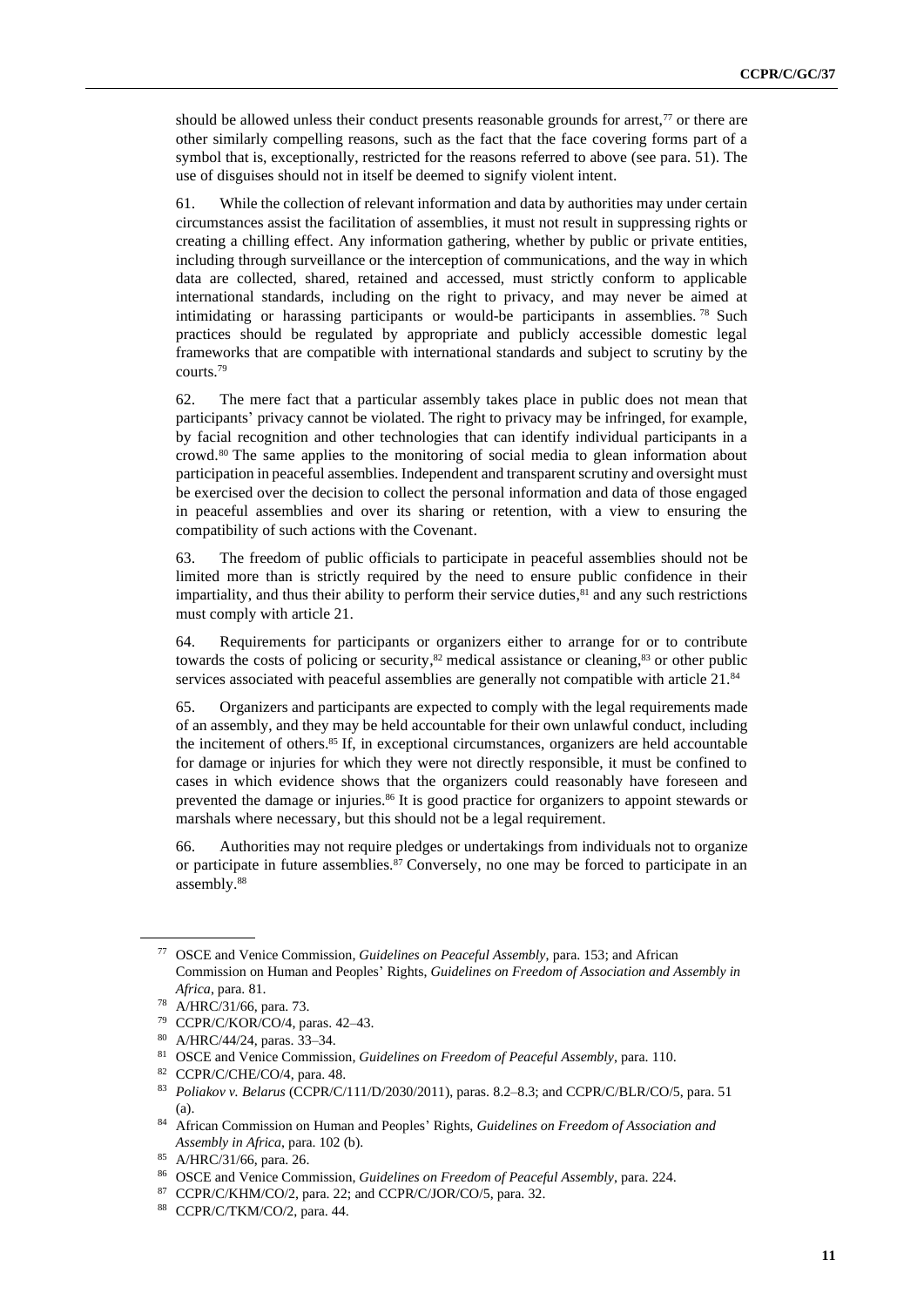67. Where criminal or administrative sanctions are imposed on organizers of or participants in a peaceful assembly for their unlawful conduct, such sanctions must be proportionate, non-discriminatory in nature and must not be based on ambiguous or overbroadly defined offences, or suppress conduct protected under the Covenant.

68. While acts of terrorism must be criminalized in conformity with international law, the definition of such crimes must not be overbroad or discriminatory and must not be applied so as to curtail or discourage the exercise of the right of peaceful assembly.<sup>89</sup> The mere act of organizing or participating in a peaceful assembly cannot be criminalized under counterterrorism laws.

69. Recourse to courts or other tribunals to seek a remedy concerning restrictions must be readily available, including the possibility of appeal or review. The timeliness and duration of such proceedings against restrictions on an assembly must not jeopardize the exercise of the right.<sup>90</sup> The procedural guarantees of the Covenant apply in all such cases, and also to issues such as detention or the imposition of sanctions, including fines, in connection with peaceful assemblies.<sup>91</sup>

#### **V. Notification regimes**

70. Having to apply for permission from the authorities undercuts the idea that peaceful assembly is a basic right. $92$  Notification systems requiring that those who intend to organize a peaceful assembly must inform the authorities in advance and provide certain salient details are permissible to the extent necessary to assist the authorities in facilitating the smooth conduct of peaceful assemblies and protecting the rights of others.<sup>93</sup> At the same time, this requirement must not be misused to stifle peaceful assemblies and, as in the case of other interferences with the right, must be justifiable on the grounds listed in article 21.<sup>94</sup> The enforcement of notification requirements must not become an end in itself.<sup>95</sup> Notification procedures should be transparent, not unduly bureaucratic,<sup>96</sup> their demands on organizers must be proportionate to the potential public impact of the assembly concerned, and they should be free of charge.

71. A failure to notify the authorities of an upcoming assembly, where required, does not render the act of participation in the assembly unlawful, and must not in itself be used as a basis for dispersing the assembly or arresting the participants or organizers, or for imposing undue sanctions, such as charging the participants or organizers with criminal offences. Where administrative sanctions are imposed on organizers for failure to notify, this must be justified by the authorities. <sup>97</sup> Lack of notification does not absolve the authorities from the obligation, within their abilities, to facilitate the assembly and to protect the participants.

72. Any notification requirements for pre-planned assemblies must be provided for in domestic law. The minimum period of advance notification might vary according to the context and level of facilitation required, but it should not be excessively long.<sup>98</sup> If restrictions are imposed following a notification, they should be communicated early enough to allow time for access to the courts or other mechanisms to challenge them. Any notification regime should exclude assemblies for which the impact of a gathering on others can reasonably be expected to be minimal, for example because of its nature, location or limited size or duration.

<sup>89</sup> CCPR/C/SWZ/CO/1, para. 36; and CCPR/C/BHR/CO/1, para. 29. See also A/HRC/40/52.

<sup>90</sup> CCPR/C/POL/CO/6, para. 23.

<sup>91</sup> *E.V. v. Belarus* (CCPR/C/112/D/1989/2010), para. 6.6.

<sup>&</sup>lt;sup>92</sup> CCPR/C/MAR/CO/6, para. 45; CCPR/C/GMB/CO/2, para. 41; and African Commission on Human and Peoples' Rights, *Guidelines on Freedom of Association and Assembly in Africa*, para. 71.

<sup>93</sup> *Kivenmaa v. Finland*, para. 9.2. See also African Commission on Human and Peoples' Rights, *Guidelines on Freedom of Association and Assembly in Africa*, para. 72.

<sup>94</sup> *Kivenmaa v. Finland*, para. 9.2. See also *Sekerko v. Belarus*, para. 9.4.

<sup>95</sup> *Popova v. Russian Federation* (CCPR/C/122/D/2217/2012), para. 7.5.

<sup>96</sup> *Poliakov v. Belarus*, para. 8.3.

<sup>97</sup> See, e.g., *Popova v. Russian Federation*, paras. 7.4–7.5. See also A/HRC/31/66, para. 23.

<sup>98</sup> CCPR/CO/83/KEN, para. 23; CCPR/C/CHE/CO/4, para. 48; and CCPR/C/DZA/CO/4, para. 45.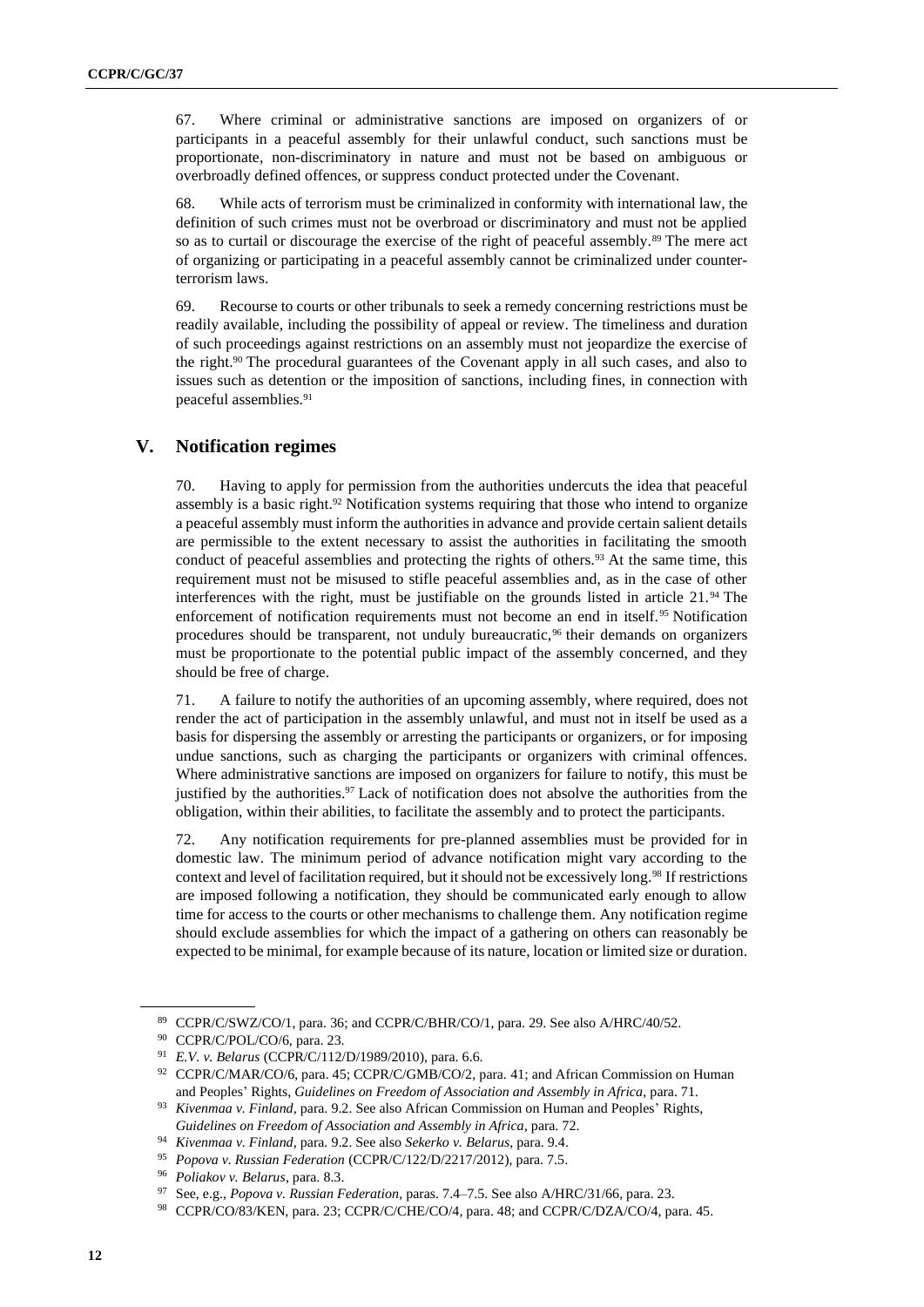Notification must not be required for spontaneous assemblies for which there is not enough time to provide notice.<sup>99</sup>

73. Where authorization regimes persist in domestic law, they must in practice function as a system of notification, with authorization being granted as a matter of course, in the absence of compelling reasons to do otherwise. Notification regimes, for their part, must not in practice function as authorization systems.<sup>100</sup>

#### **VI. Duties and powers of law enforcement agencies**

74. Law enforcement officials involved in policing assemblies must respect and ensure the exercise of the fundamental rights of organizers and participants, while also protecting journalists,<sup>101</sup> monitors and observers, medical personnel and other members of the public, as well as public and private property, from harm.<sup>102</sup> The basic approach of the authorities should be, where necessary, to seek to facilitate peaceful assemblies.

75. Relevant law enforcement agencies should as far as possible work towards establishing channels for communication and dialogue between the various parties involved in assemblies, before and during the assembly, aimed at promoting preparedness, deescalating tensions and resolving disputes.<sup>103</sup> While it is good practice for organizers and participants to engage in such contact, they cannot be required to do so.

76. Where the presence of law enforcement officials is required, the policing of an assembly should be planned and conducted with the objective of enabling the assembly to take place as intended, and with a view to minimizing the potential for injury to any person and damage to property.<sup>104</sup> The plan should detail the instructions and equipment for and the deployment of all relevant officials and units.

77. Generic contingency plans and training protocols should also be developed by relevant law enforcement agencies, in particular for policing assemblies of which the authorities are not notified in advance and which may affect public order.<sup>105</sup> Clear command structures must exist to underpin accountability, as must protocols for recording and documenting events, ensuring the identification of officers and reporting any use of force.

78. Law enforcement officials should seek to de-escalate situations that might result in violence. They are obliged to exhaust non-violent means and to give prior warning if it becomes absolutely necessary to use force, unless doing either would be manifestly ineffective. Any use of force must comply with the fundamental principles of legality, necessity, proportionality, precaution and non-discrimination applicable to articles 6 and 7 of the Covenant, and those using force must be accountable for each use of force.<sup>106</sup> Domestic legal regimes on the use of force by law enforcement officials must be brought into line with the requirements enshrined in international law, guided by standards such as the Basic Principles on the Use of Force and Firearms by Law Enforcement Officials and the *United Nations Human Rights Guidance on Less-Lethal Weapons in Law Enforcement*. 107

79. Only the minimum force necessary may be used where it is required for a legitimate law enforcement purpose during an assembly. Once the need for any use of force has passed, such as when a violent individual is safely apprehended, no further resort to force is permissible.<sup>108</sup> Law enforcement officials may not use greater force than is proportionate to

<sup>99</sup> *Popova v. Russian Federation*, para. 7.5. See also European Court of Human Rights, *Éva Molnár v. Hungary*, para. 38.

<sup>100</sup> CCPR/C/UZB/CO/5, paras. 46–47; and CCPR/C/JOR/CO/5, para. 32.

<sup>101</sup> CCPR/C/AGO/CO/1, para. 21; CCPR/C/GEO/CO/4, para. 12; and CCPR/C/KOR/CO/4, para. 52.

<sup>102</sup> A/HRC/31/66, para. 41.

<sup>103</sup> Ibid., para. 38.

<sup>104</sup> Human Rights Council resolution 38/11; and A/HRC/26/36, para. 51.

<sup>105</sup> A/HRC/31/66, para. 37.

<sup>106</sup> General comment No. 36 (2018) on the right to life, paras. 13–14.

<sup>&</sup>lt;sup>107</sup> United Nations publication, Sales No. E.20.XIV.2. See also the Code of Conduct for Law Enforcement Officials.

<sup>108</sup> Code of Conduct for Law Enforcement Officials, art. 3.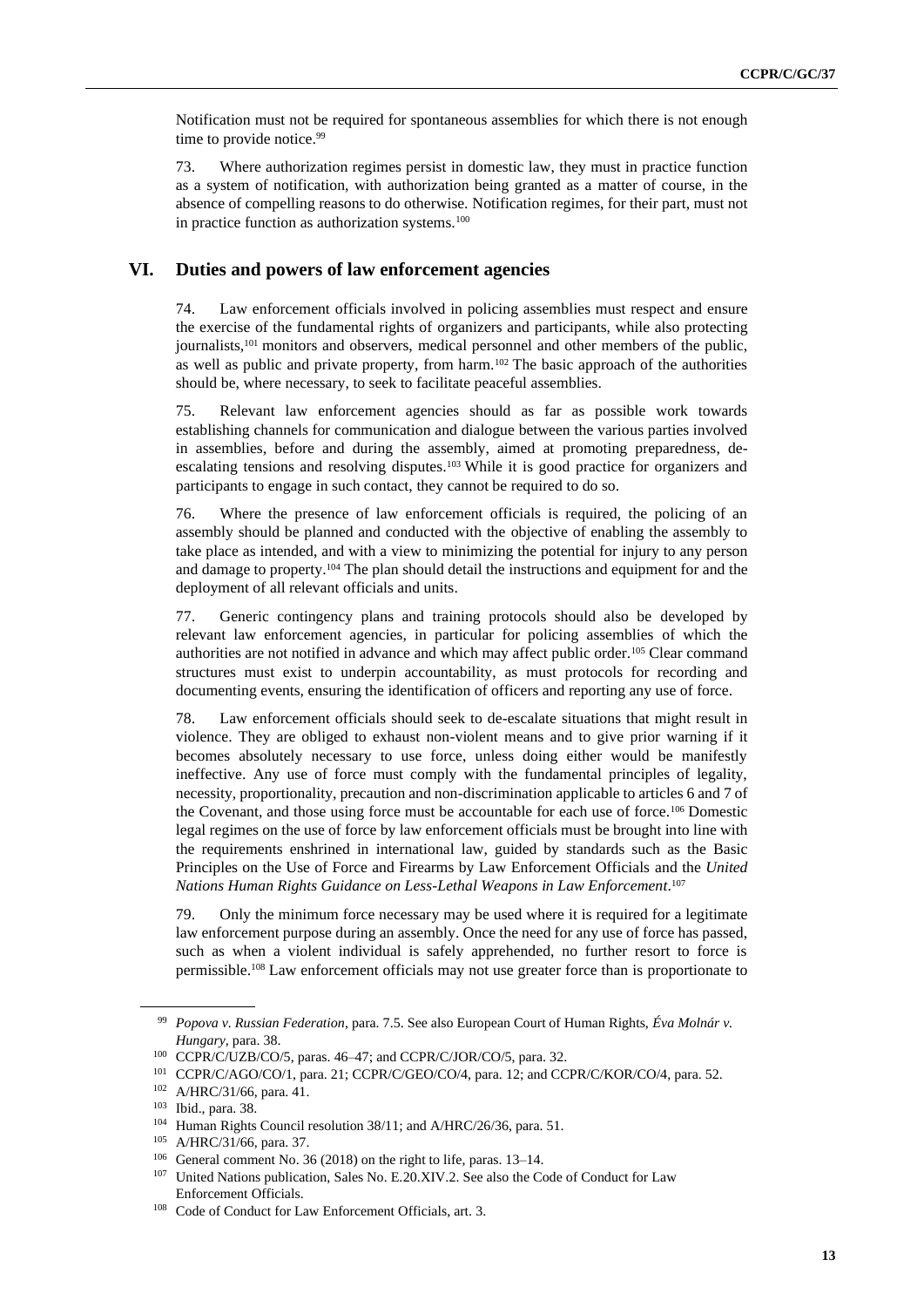the legitimate objective of either dispersing an assembly, preventing a crime or effecting or assisting in the lawful arrest of offenders or suspected offenders.<sup>109</sup> Domestic law must not grant officials largely unrestricted powers, for example to use "force" or "all necessary force" to disperse assemblies, or simply to "shoot for the legs". In particular, domestic law must not allow use of force against participants in an assembly on a wanton, excessive or discriminatory basis.<sup>110</sup>

80. Only law enforcement officials trained in the policing of assemblies, including on the relevant human rights standards, should be deployed for that purpose.<sup>111</sup> Training should sensitize officials to the specific needs of individuals or groups in situations of vulnerability, which may in some cases include women, children and persons with disabilities, when participating in peaceful assemblies. The military should not be used to police assemblies,<sup>112</sup> but if in exceptional circumstances and on a temporary basis they are deployed in support, they must have received appropriate human rights training and must comply with the same international rules and standards as law enforcement officials.<sup>113</sup>

81. All law enforcement officials responsible for policing assemblies must be suitably equipped, including where needed with appropriate and fit-for-purpose less-lethal weapons and protective equipment. States parties must ensure that all weapons, including less-lethal weapons, are subject to strict independent testing, and that officers deployed with them receive specific training, and must evaluate and monitor the impact of weapons on the rights of those affected.<sup>114</sup> Law enforcement agencies must be alert to the potentially discriminatory impacts of certain policing tactics, including in the context of new technologies, and must address them.<sup>115</sup>

82. Preventive detention of targeted individuals to keep them from participating in assemblies may constitute arbitrary deprivation of liberty, which is incompatible with the right of peaceful assembly. <sup>116</sup> This is especially the case if detention lasts more than a few hours. Where domestic law permits such detention, it may be used only in the most exceptional cases,<sup>117</sup> for no longer than absolutely necessary and only where the authorities have proof of the intention of the individuals involved to engage in or incite acts of violence during a particular assembly, and where other measures to prevent violence from occurring will clearly be inadequate.<sup>118</sup> Practices of indiscriminate mass arrest prior to, during or following an assembly are arbitrary and thus unlawful.<sup>119</sup>

83. Powers of "stop and search" or "stop and frisk", applied to those who participate in assemblies, or are about to do so, must be exercised based on reasonable suspicion of the commission or threat of a serious offence, and must not be used in a discriminatory manner.<sup>120</sup> The mere fact that authorities associate an individual with a peaceful assembly does not constitute reasonable grounds for stopping and searching them.<sup>121</sup>

84. Containment ("kettling"), where law enforcement officials encircle and close in a section of the participants, may be used only where it is necessary and proportionate to do so, in order to address actual violence or an imminent threat emanating from that section. Necessary law enforcement measures targeted against specific individuals are often

<sup>109</sup> Ibid., commentary to art. 3.

<sup>110</sup> CCPR/C/MAR/CO/6, paras. 45–46; and CCPR/C/BHR/CO/1, para. 55.

<sup>111</sup> CCPR/C/KHM/CO/2, para. 12; CCPR/C/GRC/CO/2, para. 42; and CCPR/C/BGR/CO/4, para. 38.

<sup>112</sup> CCPR/C/VEN/CO/4, para. 14; and African Commission on Human and Peoples' Rights, *Guidelines on Policing Assemblies in Africa*, para. 3.2.

<sup>113</sup> Code of Conduct for Law Enforcement Officials, art. 1.

<sup>114</sup> General comment No. 36, para. 14. See also *United Nations Human Rights Guidance on Less-Lethal Weapons in Law Enforcement*, section 4; and Basic Principles on the Use of Force and Firearms by Law Enforcement Officials, principles 2 and 3.

<sup>115</sup> CCPR/C/GBR/CO/7, para. 11; and A/HRC/44/24, para. 32.

<sup>116</sup> CCPR/C/MKD/CO/3, para. 19.

<sup>117</sup> General comment No. 35 (2014) on liberty and security of person, para. 15.

<sup>118</sup> European Court of Human Rights, *S., V. and A. v. Denmark* (application Nos. 35553/12, 36678/12 and 36711/12), judgment of 22 October 2018 (Grand Chamber), paras. 77 and 127.

<sup>119</sup> CCPR/C/CAN/CO/6, para. 15.

<sup>&</sup>lt;sup>120</sup> CCPR/C/GBR/CO/7, para. 11; and CCPR/C/USA/CO/4, para. 7.

<sup>121</sup> A/HRC/31/66, para. 43.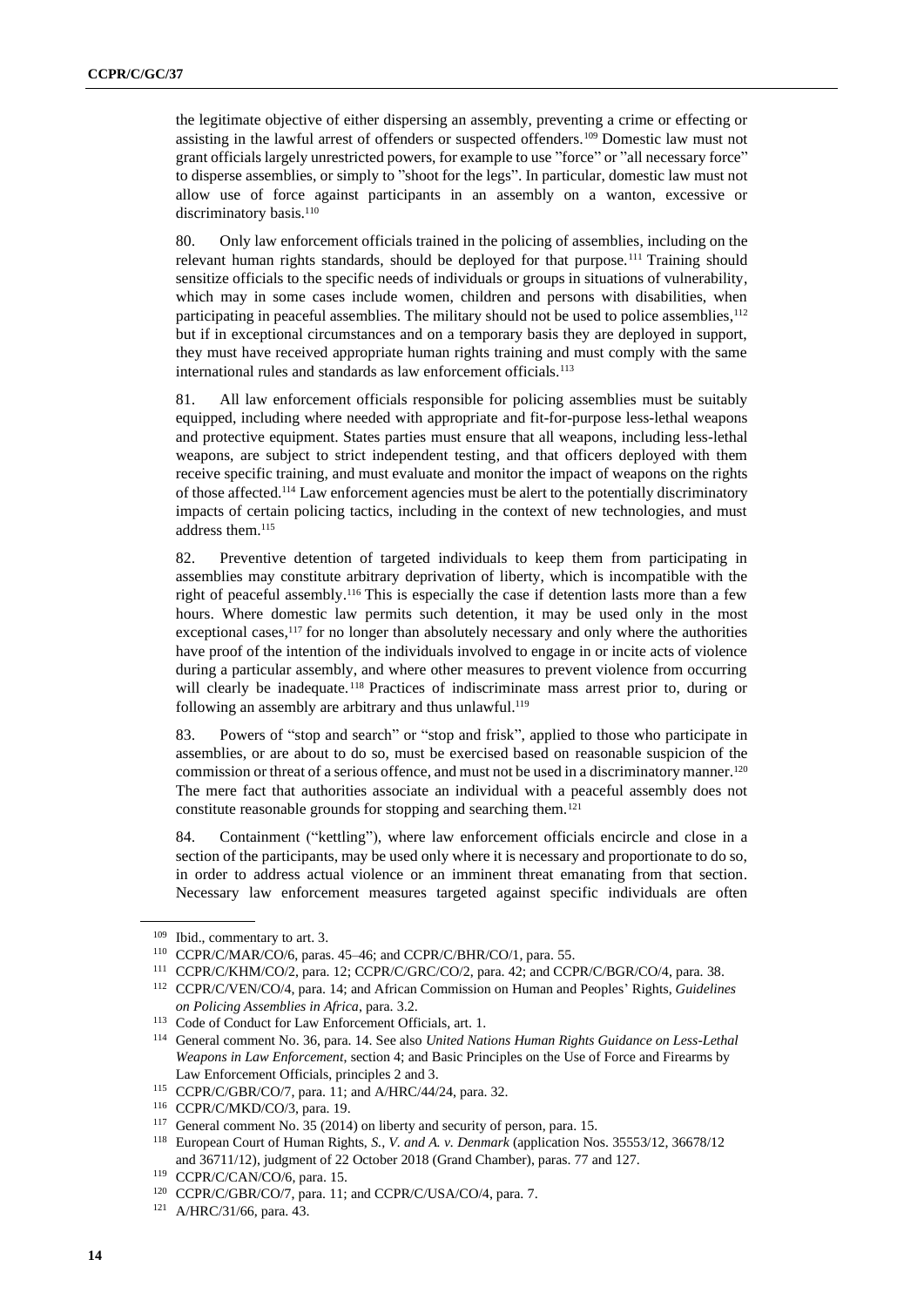preferable to containment. Particular care must be taken to contain, as far as possible, only people linked directly to violence and to limit the duration of the containment to the minimum necessary. Where containment is used indiscriminately or punitively, it violates the right of peaceful assembly, and may also violate other rights such as freedom from arbitrary detention and freedom of movement.<sup>122</sup>

85. Only in exceptional cases may an assembly be dispersed. Dispersal may be resorted to if the assembly as such is no longer peaceful, or if there is clear evidence of an imminent threat of serious violence that cannot be reasonably addressed by more proportionate measures, such as targeted arrests. In all cases, the law enforcement rules on use of force must be strictly followed. Conditions for ordering the dispersal of an assembly should be set out in domestic law, and only a duly authorized official may order the dispersal of a peaceful assembly. An assembly that remains peaceful while nevertheless causing a high level of disruption, such as the extended blocking of traffic, may be dispersed, as a rule, only if the disruption is "serious and sustained".<sup>123</sup>

86. Where a decision to disperse is taken in conformity with domestic and international law, force should be avoided. Where that is not possible in the circumstances, only the minimum force necessary may be used.<sup>124</sup> As far as possible, any force used should be directed against a specific individual or group engaged in or threatening violence. Force that is likely to cause more than negligible injury should not be used against individuals or groups who are passively resisting.<sup>125</sup>

87. Less-lethal weapons with wide-area effects, such as tear gas and water cannons, tend to have indiscriminate effects. When such weapons are used, all reasonable efforts should be made to limit risks, such as causing a stampede or harming bystanders. Such weapons should be used only as a measure of last resort, following a verbal warning, and with adequate opportunity given for assembly participants to disperse. Tear gas should not be used in confined spaces.<sup>126</sup>

88. Firearms are not an appropriate tool for the policing of assemblies.<sup>127</sup> They must never be used simply to disperse an assembly.<sup>128</sup> In order to comply with international law, any use of firearms by law enforcement officials in the context of assemblies must be limited to targeted individuals in circumstances in which it is strictly necessary to confront an imminent threat of death or serious injury.<sup>129</sup> Given the threat that such weapons pose to life, this minimum threshold should also be applied to the firing of rubber-coated metal bullets.<sup>130</sup> Where law enforcement officials are prepared for the use of force, or violence is considered likely, the authorities must also ensure that adequate medical facilities are available. It is never lawful to fire indiscriminately or to use firearms in fully automatic mode when policing an assembly. 131

89. The State is responsible under international law for the actions and omissions of its law enforcement agencies. With a view to preventing violations, States should consistently promote a culture of accountability for law enforcement officials during assemblies. To

<sup>122</sup> European Court of Human Rights, *Austin and others* v. *United Kingdom* (application Nos. 39629/09, 40713/09; and 41008/09), judgment of 15 March 2012 (Grand Chamber), para. 68.

<sup>123</sup> A/HRC/31/66, para. 62.

<sup>124</sup> Basic Principles on the Use of Force and Firearms by Law Enforcement Officials, principle 13; and A/HRC/26/36, para. 75.

<sup>125</sup> *United Nations Human Rights Guidance on Less-Lethal Weapons in Law Enforcement*, para. 2.10.

<sup>126</sup> S/2009/693, annex, para. 62; and *United Nations Human Rights Guidance on Less-Lethal Weapons in Law Enforcement*, para. 7.3.7.

<sup>127</sup> African Commission on Human and Peoples' Rights, *Guidelines on Policing Assemblies in Africa*, para. 21.2.4.

<sup>128</sup> Basic Principles on the Use of Force and Firearms by Law Enforcement Officials, principle 14.

<sup>&</sup>lt;sup>129</sup> General comment No. 36, para. 12; and Basic Principles on the Use of Force and Firearms by Law Enforcement Officials, principles 9 and 14.

<sup>130</sup> *United Nations Human Rights Guidance on Less-Lethal Weapons in Law Enforcement*, para. 7.5.8.

<sup>131</sup> A/HRC/31/66, paras. 60 and 67 (e). See also Office of the United Nations High Commissioner for Human Rights and United Nations Office on Drugs and Crime, *Resource book on the use of force and firearms in law enforcement* (New York, United Nations, 2017), p. 96.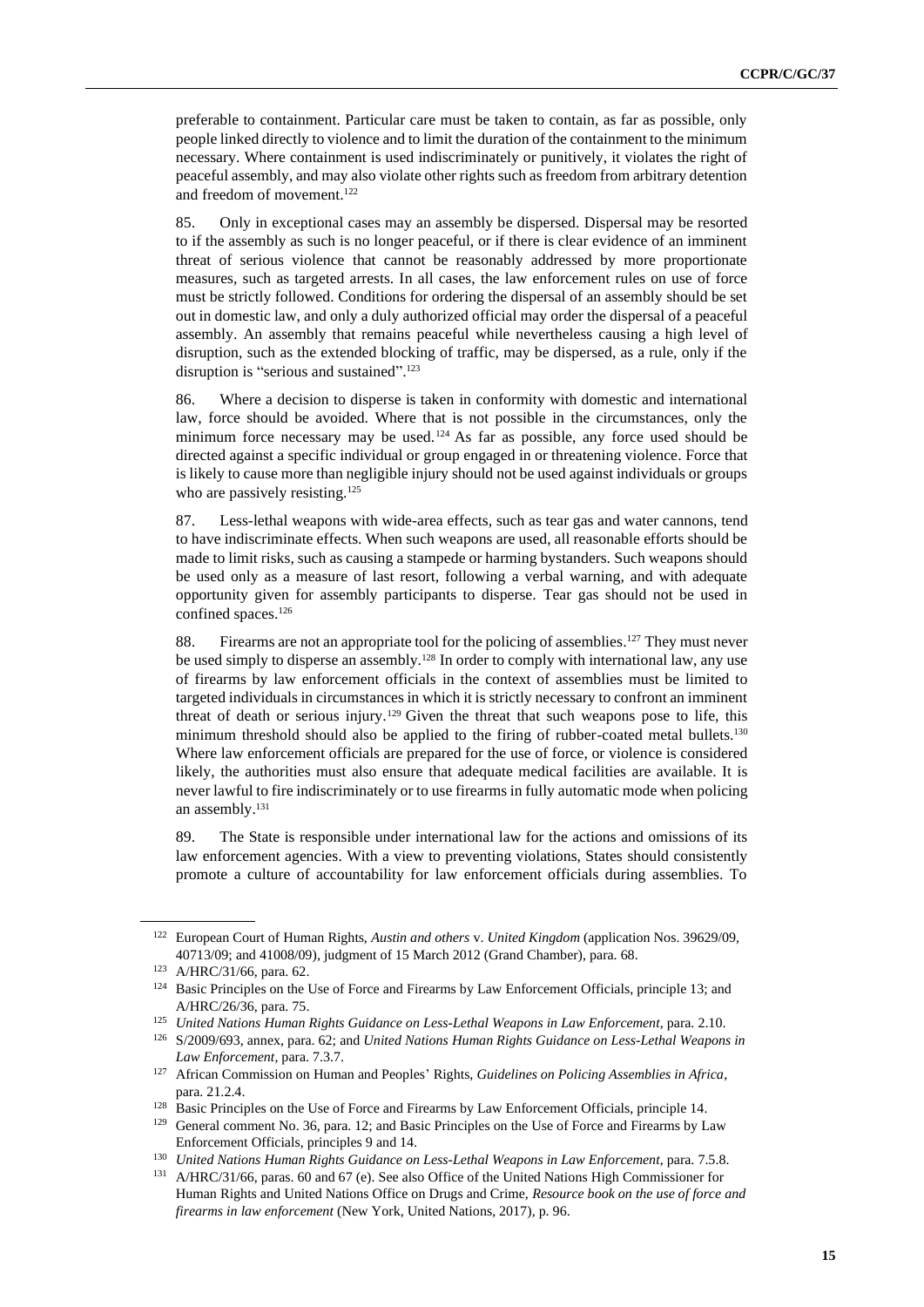enhance effective accountability, uniformed law enforcement officials should always display an easily recognizable form of identification during assemblies.<sup>132</sup>

90. States have an obligation to investigate effectively, impartially and in a timely manner any allegation or reasonable suspicion of unlawful use of force or other violations by law enforcement officials, including sexual or gender-based violence, in the context of assemblies.<sup>133</sup> Both intentional and negligent action or inaction can amount to a violation of human rights. Individual officials responsible for violations must be held accountable under domestic and, where relevant, international law, and effective remedies must be available to victims.<sup>134</sup>

91. All use of force by law enforcement officials should be recorded and reflected promptly in a transparent report. Where injury or damage occurs, the report should contain sufficient information to establish whether the use of force was necessary and proportionate by setting out the details of the incident, including the reasons for the use of force, its effectiveness and the consequences of it. 135

92. Any deployment of plain-clothed officers in assemblies must be strictly necessary in the circumstances and such officers must never incite violence. Before conducting a search, making an arrest or resorting to any use of force, plain-clothed officers must identify themselves to the persons concerned.

93. The State is ultimately responsible for law enforcement during an assembly and may delegate tasks to private security service providers only in exceptional circumstances. In such cases, the State remains responsible for the conduct of those service providers. <sup>136</sup> This is in addition to the accountability of the private security service providers under domestic and, where relevant, international law.<sup>137</sup> The authorities should set out in national legislation the role and powers of private security service providers in law enforcement, and their use of force and training should be strictly regulated.<sup>138</sup>

94. The use of recording devices by law enforcement officials during assemblies, including body-worn cameras, may play a positive role in securing accountability, if used judiciously. However, the authorities should have clear and publicly available guidelines to ensure that their use is consistent with international standards on privacy and does not have a chilling effect on participation in assemblies.<sup>139</sup> Participants, journalists and monitors also have the right to record law enforcement officials.<sup>140</sup>

95. The State is fully responsible for any remotely controlled weapons systems it uses during an assembly. Such methods of force delivery may escalate tensions and should be used only with great caution. Fully autonomous weapons systems, where lethal force can be used against assembly participants without meaningful human intervention once a system has been deployed, must never be used for law enforcement during an assembly.<sup>141</sup>

#### **VII. Assembly during states of emergency and armed conflict**

96. While the right of peaceful assembly is not listed as non-derogable in article 4 (2) of the Covenant, other rights potentially applicable to assemblies, such as those enshrined in

<sup>132</sup> European Court of Human Rights, *Hentschel and Stark* v. *Germany* (application No. 47274/15), judgment of 9 November 2017, para. 91; and CAT/C/DEU/CO/6, para. 40.

<sup>133</sup> CCPR/C/COD/CO/4, paras. 43–44; and CCPR/C/BHR/CO/1, para. 36. See also *The Minnesota Protocol on the investigation of potentially unlawful death* (United Nations publication, Sales No. E.17.XIV.3).

<sup>134</sup> General Assembly resolution 60/147, annex.

<sup>135</sup> *United Nations Human Rights Guidance on Less-Lethal Weapons in Law Enforcement*, paras. 3.3– 3.5.

<sup>136</sup> General comment No. 36, para. 15.

<sup>137</sup> *International Code of Conduct for Private Security Service Providers* (2010).

<sup>138</sup> *United Nations Human Rights Guidance on Less-Lethal Weapons in Law Enforcement*, para. 3.2.

<sup>&</sup>lt;sup>139</sup> CCPR/C/CHN-HKG/CO/3, para. 10; and CCPR/C/CHN-MAC/CO/1, para. 16.

<sup>140</sup> A/HRC/31/66, para. 71.

<sup>141</sup> Ibid., para. 67 (f).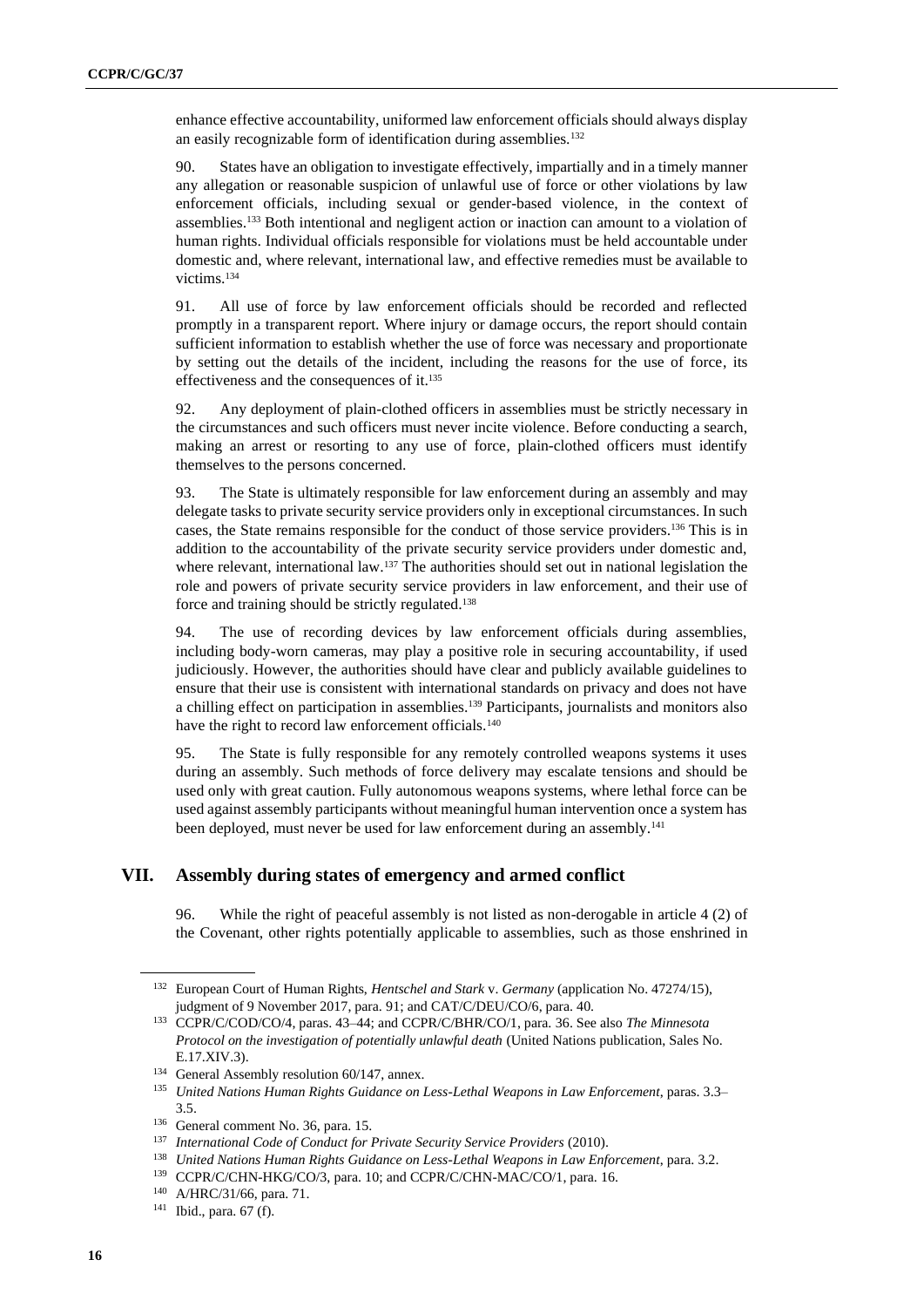articles 6, 7 and 18, are non-derogable. States parties must not rely on derogation from the right of peaceful assembly if they can attain their objectives by imposing restrictions in terms of article 21.<sup>142</sup> If States derogate from the Covenant in response, for instance, to mass demonstrations that include acts of violence, they must be able to justify not only that such a situation constitutes a threat to the life of the nation, but also that all measures derogating from their obligations under the Covenant are strictly required by the exigencies of the situation and comply with the conditions in article 4.<sup>143</sup>

97. In a situation of armed conflict, the use of force during peaceful assemblies remains regulated by the rules governing law enforcement, and the Covenant continues to apply. 144 Civilians in an assembly are protected from being targeted with lethal force unless and for such time as they take a direct part in hostilities, as that term is understood under international humanitarian law. In such a circumstance, they may be targeted only to the extent that they are not otherwise protected under international law from attack. Any use of force under applicable international humanitarian law is subject to the rules and principles of distinction, precautions in attack, proportionality, military necessity and humanity. In all decisions on the use of force, the safety and protection of assembly participants and the broader public should be an important consideration.

#### **VIII. Relationship between article 21 and other provisions of the Covenant and other legal regimes**

98. The full protection of the right of peaceful assembly depends on the protection of a range of rights. Use of unnecessary or disproportionate force or other unlawful conduct by State officials during an assembly may breach articles 6, 7 and 9 of the Covenant.<sup>145</sup> An extreme case, in which participants in peaceful assemblies are subjected to unlawful force or conduct as part of a widespread or systematic attack directed against any civilian population, may also constitute, where the other relevant criteria are met, a crime against humanity.<sup>146</sup>

99. Restrictions on people's ability to travel, including abroad (art. 12 (2)), in order to participate in assemblies, marches and other moving assemblies may violate their freedom of movement (art. 12 (1)). Official decisions restricting the exercise of assembly rights must be open to legal challenge in a process that meets fair and public hearing requirements (art. 14 (1)).<sup>147</sup> Surveillance of those involved in assemblies and other data-gathering activities may violate their right to privacy (art. 17). Religious assemblies may also be protected under the freedom to manifest one's religion or beliefs (art. 18).<sup>148</sup> The right of peaceful assembly is more than just a manifestation of freedom of expression (art. 19 (2)); it often has an expressive element, and the rationale for the recognition of these two rights and the acceptable restrictions overlap in many ways. Freedom of access to information held by public bodies (art. 19 (2)) underlies the ability of the public to know about the legal and administrative framework applicable to assemblies and enables them to hold public officials accountable.

100. Freedom of association (art. 22) also protects collective action, and restrictions on this right often affect the right of peaceful assembly. The right of political participation (art. 25) is closely linked to the right of peaceful assembly, and in relevant cases, restrictions must be justified under the conditions set out in both article  $21$  and article  $25.^{149}$  The right to non-

<sup>&</sup>lt;sup>142</sup> General comment No. 29 (2001) on derogations from provisions of the Covenant during a state of emergency, para. 5. See also CCPR/C/128/2, para. 2 (c).

<sup>143</sup> General comment No. 29, paras. 5–9.

<sup>144</sup> General comment No. 36, para. 64.

<sup>145</sup> CCPR/C/ISR/CO/3, para. 9; CCPR/C/UZB/CO/3, para. 8; *Olmedo v. Paraguay* (CCPR/C/104/D/1828/2008), para. 7.5; and *Benítez Gamarra v. Paraguay* (CCPR/C/104/D/1829/2008), para. 7.4.

<sup>146</sup> Rome Statute of the International Criminal Court, art. 7.

<sup>147</sup> *Evrezov et al. v. Belarus*, paras. 3.3 and 8.9.

<sup>&</sup>lt;sup>148</sup> General comment No. 22, para. 8.

<sup>149</sup> *Sudalenko v. Belarus*, para. 8.6.